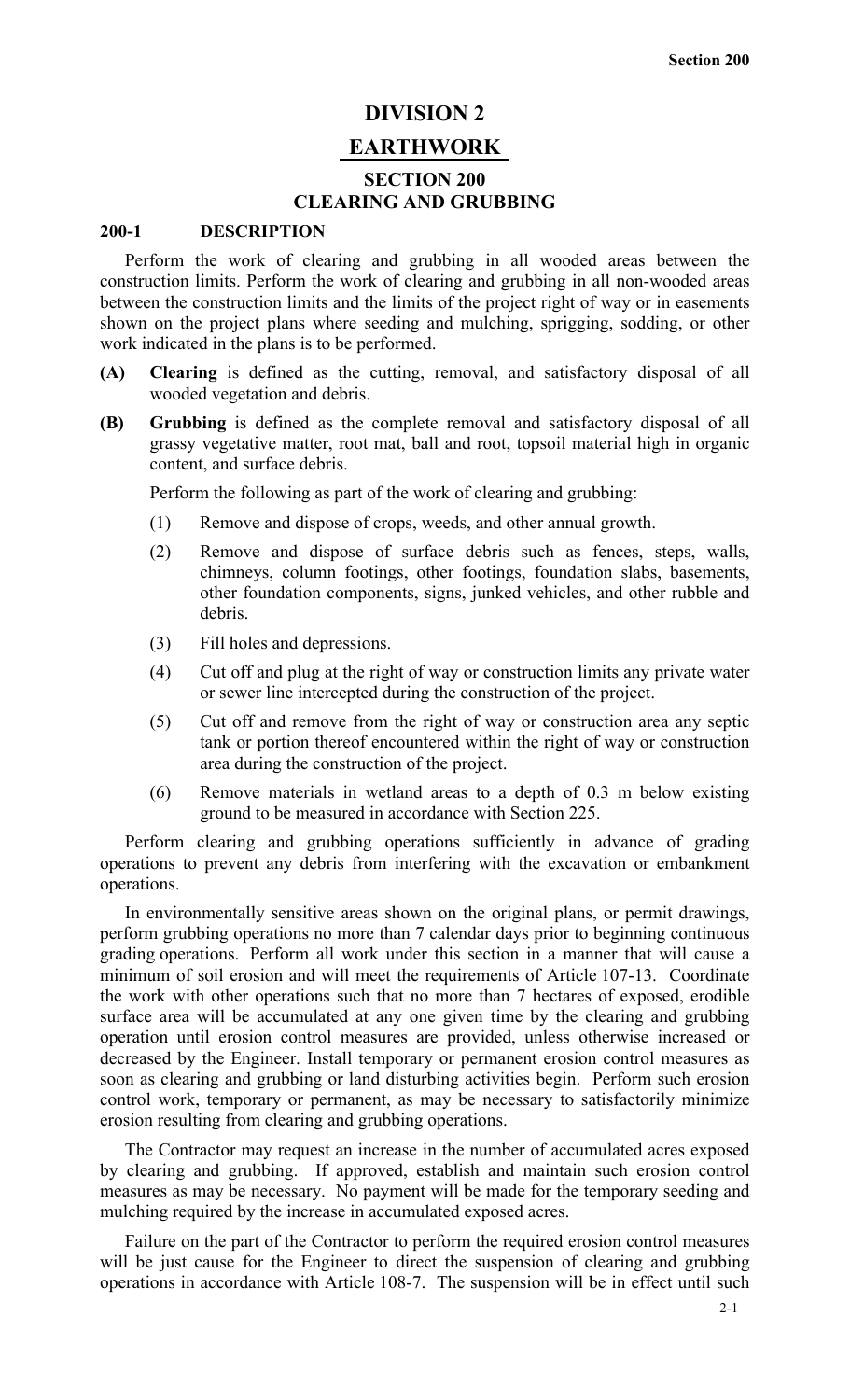time as the Contractor has satisfactorily performed the required erosion control work. In the event the Contractor fails to perform the directed work within a reasonable length of time, the Engineer may have the work performed in accordance with Article 105-16.

## **200-2 MATERIALS**

Refer to Division 10.

# **200-3 CLEARING**

Perform clearing within the limits established by the clearing method required by the plans and as directed.

The Engineer will designate all areas of growth or individual trees that shall be preserved due to their desirability for landscape or erosion control purposes. When the trees to be preserved are located within the construction limits, they will be so shown on the plans or designated by the Engineer.

Trim or cut branches of trees that overhang the roadbed or obstruct sight distances and that are less than 4.9 m above the elevation of the finished grade in a manner that will not endanger the health of the tree.

In embankment areas where the depth of the embankment measured under the roadbed exceeds 1.8 m in height, cut sound trees at a height of not more than 150 mm above natural ground. When trees are to be cut outside the construction limits and the Engineer has designated that the area is not to be grubbed, cut the trees reasonably close to the natural ground surface. Cut trees to approximately 150 mm above low water level in swamp areas.

Prevent limb, bark, or root injuries to trees, shrubs, or other types of vegetation that are to remain growing and also prevent damage to adjacent property. Repair scarred areas in accordance with generally accepted horticultural practice. Where plants are damaged by any construction operations to such an extent as to destroy their value for shade or other landscape purposes, cut and dispose of them without extra compensation.

# **200-4 GRUBBING**

Perform grubbing on all areas cleared, with the following exceptions:

- **(A)** In embankment areas, when the depth of embankment measured under the roadbed exceeds 1.8 m in height, cut off sound stumps not more than 150 mm above the existing ground level and do not grub. Remove unsound or decayed stumps to a depth of approximately 0.6 m below the natural ground surface.
- **(B)** When authorized, leave stumps in place that are outside of construction limits. Cut such stumps off reasonably close to the natural ground surface.
- **(C)** Cut off stumps in swamp areas to approximately 150 mm above low water level and do not grub.
- **(D)** Do not grub in areas where waste or unsuitable material is to be deposited unless such areas are to become a part of a future roadway.
- **(E)** Grub all areas where piles are to be driven regardless of fill height.
- **(F)** Fill all holes and other depressions within the areas between the construction limits and the limits of clearing and grubbing. Bring all areas to a uniform contour where later mowing operations will take place.

# **200-5 DISPOSITION OF TIMBER, STUMPS, AND DEBRIS**

The property owner will have no right to use or reserve for their use any timber on the project. All timber cut during the clearing operations shall become the property of the Contractor, and shall be removed from the project or shall be satisfactorily disposed of as provided hereinafter.

Do not cut any trees and vegetation beyond the clearing limits established. Do not cut any trees and vegetation that is to be preserved for landscape or erosion control purposes as shown on the plans and permit drawings.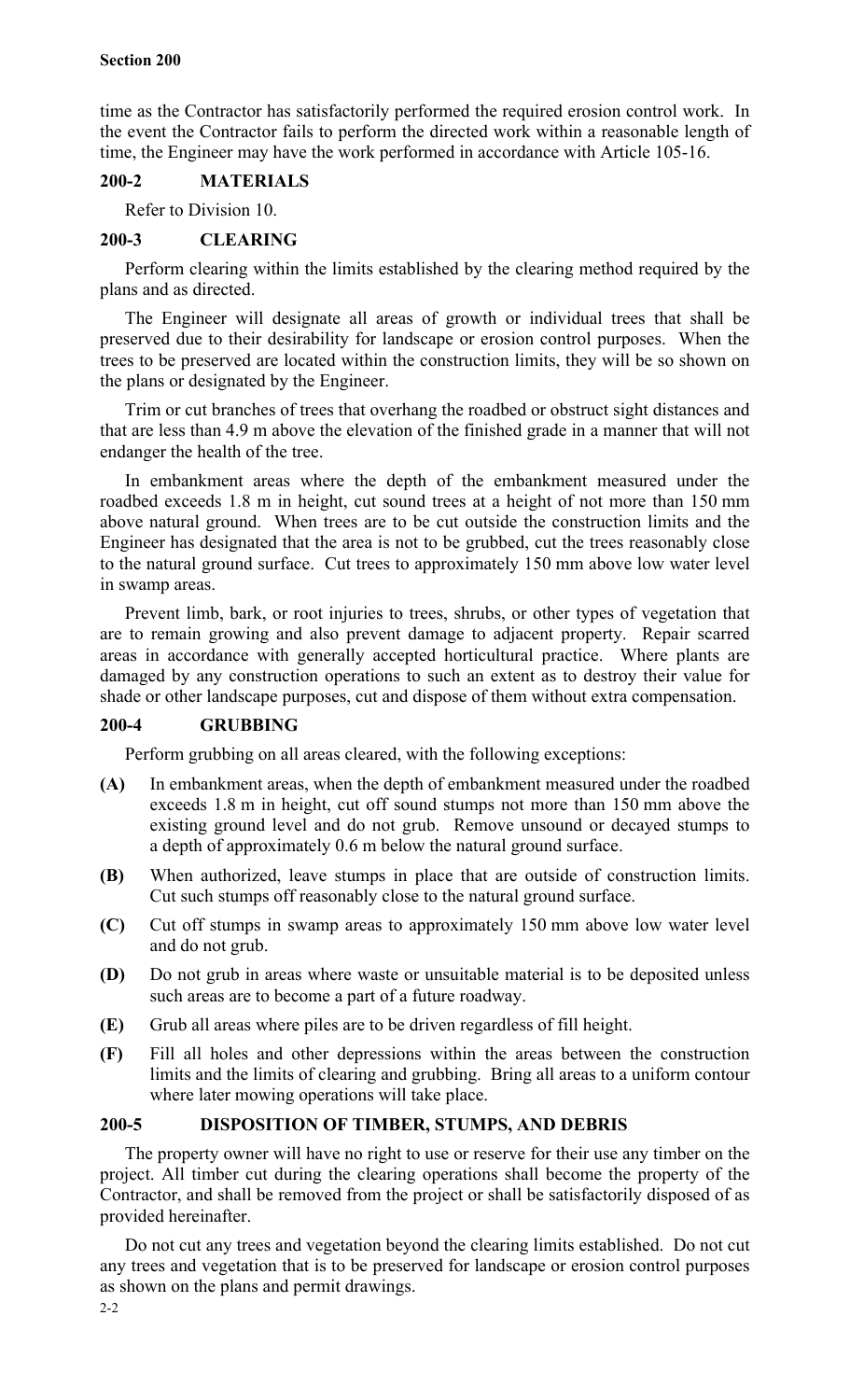Remove from the project and properly dispose of all vegetation, roots, stumps, tree laps, limbs, and timber remaining on the project by a satisfactory method.

When vegetation is disposed of by burning, burn in such a manner as to prevent injury to property within or outside of the right of way. Comply with all local, State, and Federal laws, ordinances, and regulations when burning. Secure all necessary burning permits. Perform all burning under the constant care of a competent watchman. Do not allow smoldering or dense smoke to occur during burning.

Before trees and/or vegetation are disposed of in locations off the right of way and out of sight of the project, furnish the Engineer with verification that the site is permitted. If required, file an approved reclamation plan and furnish a written release from the property owner, or his authorized agent, granting the servitude of his lands.

If it is not burned, dispose of all debris including vegetation in accordance with Section 802.

#### **200-6 SELECT TREE REMOVAL**

When the contract includes the item of *Select Tree Removal* and the work of clearing and grubbing has been completed to the original clearing limits, the Engineer may elect to have select trees removed from the project. Trees removed in this manner shall have an average cross section diameter of at least 100 mm at a point 0.6 m above the ground level.

Completely remove the select trees including the root ball and properly backfill unless otherwise directed.

# **200-7 MEASUREMENT AND PAYMENT**

*Clearing and grubbing – lump sum* will be paid on a lump-sum basis and no measurement will be made of any clearing and grubbing performed within the limits originally staked and within the right of way or easements shown on the original plans.

*Supplementary clearing and grubbing* that is directed by the Engineer shall be performed on areas outside the limits originally staked or beyond the limits of the right of way or easements or within environmentally sensitive areas shown on the original plans and will be measured and paid for at the contract unit price per hectare. All measurement of clearing and grubbing will be made horizontally.

Once the rootmat is removed, material that consists predominately of soils will be measured and paid in accordance with Section 225.

Materials used to fill depressions in accordance with Subarticle 200-4(F) will be measured and paid for in accordance with Section 225, or Section 230, depending on the source of the material.

When the Contractor is required to furnish borrow sources, material sources, or waste areas, or when the Engineer permits the Contractor to obtain borrow or deposit waste on any area within the right of way in lieu of borrow and waste areas which were to have been furnished by the Contractor, no measurement of clearing and grubbing will be made for such areas.

*Select tree removal* will be measured and paid for as the actual number of select trees satisfactorily removed from the project.

Work performed in cleaning up non-wooded areas between the construction limits and the limits of the project right of way or easements shown on the plans, work performed in the dressing up of areas between the construction limits and the clearing limits, and the removal of weeds, vines, plant stalks, loose rock, and small scattered trees, will be considered as a minor and incidental part of the work of clearing and grubbing.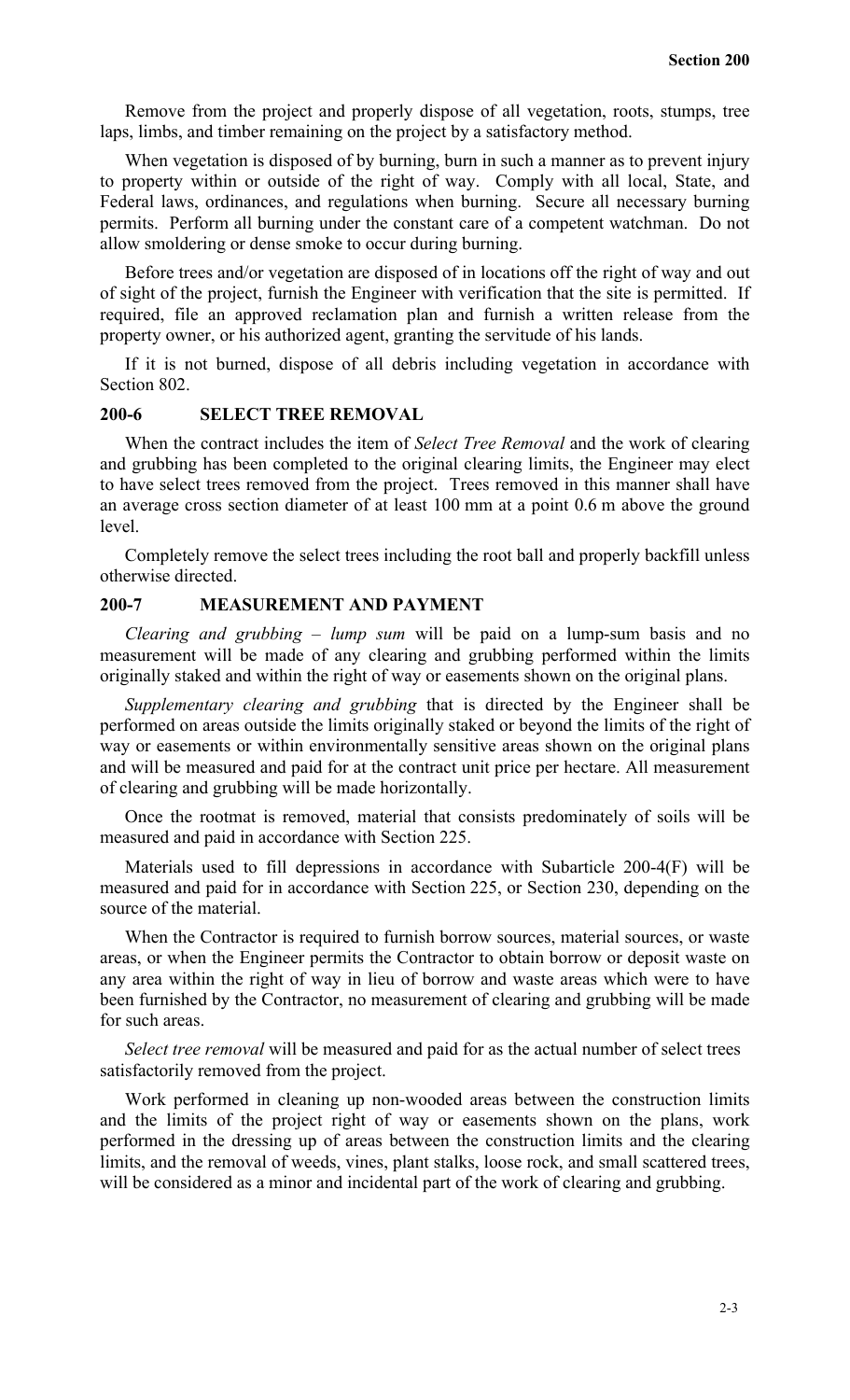Payment will be made under:

# Pay Item Pay Unit

Clearing and Grubbing Lump Sum Supplementary Clearing and Grubbing Hectare

Select Tree Removal Each

# **SECTION 205 SEALING ABANDONED WELLS**

# **205-1 DESCRIPTION**

Seal abandoned wells at locations shown in the contract or as directed. Perform all work in accordance with the current requirements of the North Carolina Department of Environment and Natural Resources.

## **205-2 CONSTRUCTION METHODS**

Abandonment shall be performed by a certified well contractor.

Seal each well prior to clearing and grubbing the well site.

Check the well from land surface to the entire depth of the well before it is sealed to ensure freedom from obstructions that may interfere with sealing operations.

Prior to sealing, place chlorine in the well in sufficient quantities to produce a chlorine residual of at least 100 milligrams per liter in the well.

All casing and screen materials may be salvaged except casing that is cemented in place. In the case of gravel-packed wells in which the casing and screens have not been removed, perforate the casing opposite the gravel pack at intervals not exceeding 3.0 meters.

Completely fill *bored wells* with cement grout or dry clay compacted in place.

Completely fill wells constructed in unconsolidated formations with cement grout by introducing it through a pipe extending to the bottom and raising it as the well is filled.

Fill wells constructed in consolidated rock formations or that penetrate zones of consolidated rock to at least 1.5 m below the top of the consolidated rock with sand, gravel, or grout opposite the zones of consolidated rock. Fill the remainder of the well with cement grout.

Complete a certified well abandonment record (Form GW 30) and submit to the Engineer.

## **205-3 MEASUREMENT AND PAYMENT**

*Sealing abandoned wells* will be measured and paid for in units of each for the actual number of wells that have been acceptably sealed. Work includes but is not limited to chlorinating the well prior to sealing, perforating the well casing, filling the well with cement grout, dry clay, sand, or gravel and furnishing all necessary records.

Payment will be made under:

# Pay Item Pay Unit

Sealing Abandoned Wells Each

# **SECTION 210**

# **DEMOLITION OF BUILDINGS AND APPURTENANCES**

#### **210-1 DESCRIPTION**

Demolish, remove, and dispose of all buildings, building components, and appurtenances indicated in the contract.

Do not remove any building or portion of a building intact for any use or purpose.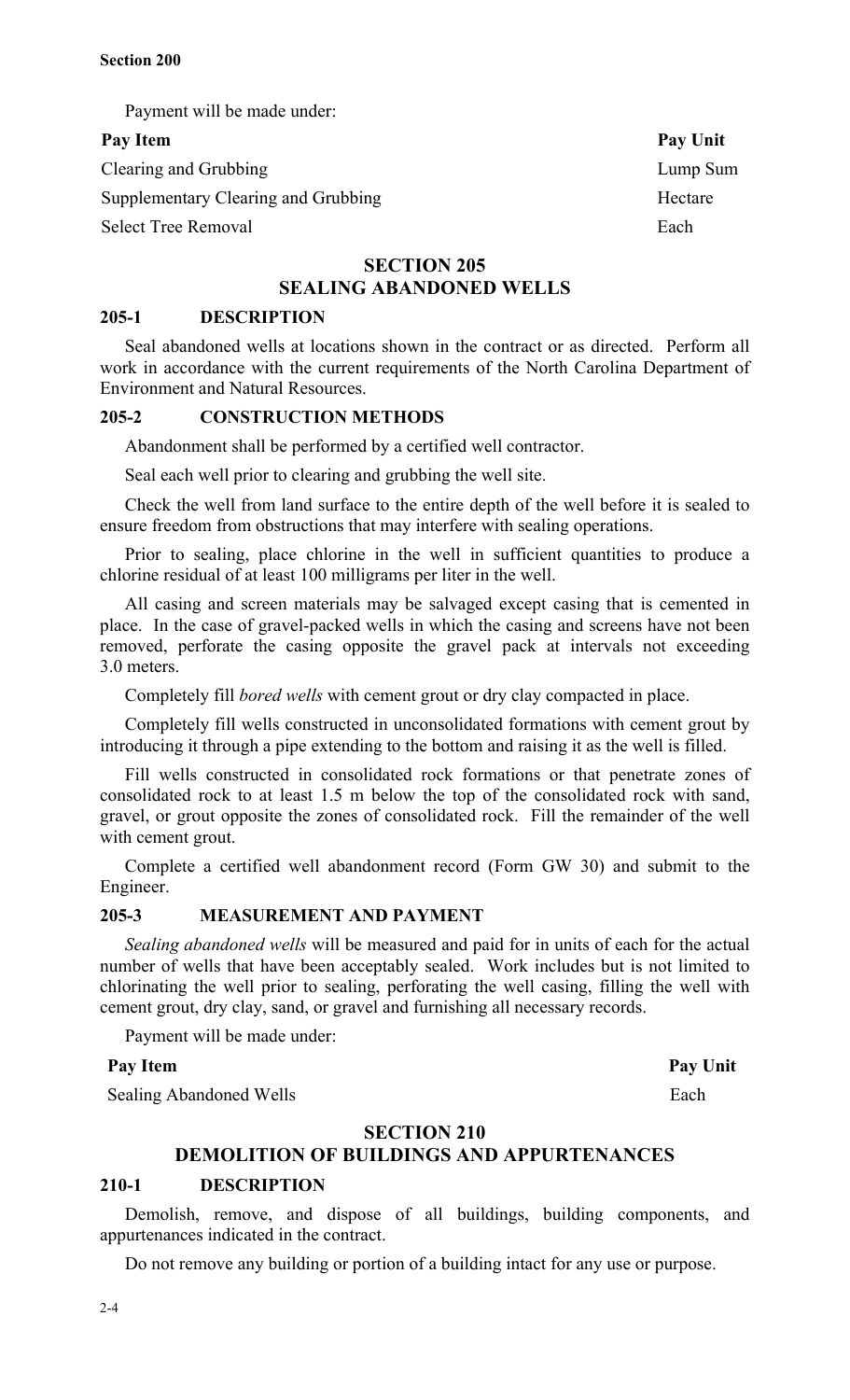All material resulting from the demolition work becomes the property of the Contractor. Dispose of or use all materials resulting from the demolition work, except materials that are the property of utility companies providing service to the building. Provide all permits and dispose of all contaminated material encountered in connection with the work.

#### **210-2 GENERAL REQUIREMENTS**

Comply with all Federal, State, and local asbestos regulations.

Demolish and clear from the right of way all buildings, including sheds, outbuildings, or other obstructions indicated in the contract. All shelters, porches, roofed areas, and other appurtenances that are attached to the building are considered a part of the building. Steps, chimneys, column footings, other footings, foundation slabs, basements, or other foundation components shall be removed as part of the work of clearing and grubbing.

Do not disturb any fencing, outbuilding, or other obstruction that are entirely clear of the right of way unless otherwise indicated on the plans or in the contract.

Conform to all applicable safety codes pertaining to the work, and secure all permits that may be required, and pay all fees in connection therewith.

# **210-3 UTILITIES**

Make all necessary arrangements with utility companies for the disconnecting of all services and the removal of and recovery by them of all meters, telephones, and any other utility facilities or equipment owned by them. Arrange for and actually effect the disconnecting and closing of water and sewer connections to buildings, including but not limited to any work that shall be done in addition to that normally done by the utility company, in conformity with all applicable codes and regulations of the local Boards of Health. Pay for all costs incurred in connection with the above work. All refunds or deposits that may become due as a result of the disconnection of service and the returning of equipment or facilities to any utility company become the property of the Department.

# **210-4 DISPOSAL**

Unless otherwise indicated in the contract, all materials recovered during demolition become the property of the Contractor to remove from the project. Disposal by burning is permitted, subject to all other applicable sections of these Specifications and all State or local ordinances.

Dispose of materials and debris out of sight of the project as required by Section 802.

## **210-5 MEASUREMENT AND PAYMENT**

There will be no direct payment for demolishing the buildings listed in the contract. Payment for this work will be included in the contract lump sum price for *Clearing and Grubbing*.

As an exception to the above, when the description of the work covered by a particular building demolition item does not contain information concerning the presence of asbestos material and asbestos material is discovered after the opening of bids for the project, the Engineer may have the work performed by others, or the cost of removal and disposal of such asbestos material will be paid for in accordance with the requirements of Article 104-7.

# **SECTION 215 REMOVAL OF EXISTING BUILDINGS**

#### **215-1 DESCRIPTION**

Remove and dispose of all buildings, building components, and appurtenances indicated in the contract.

Buildings may be removed intact, removed in sections, or demolished. Dispose of resulting material and debris. All materials resulting from the removal of buildings, except such materials as may be the property of utility companies providing service to the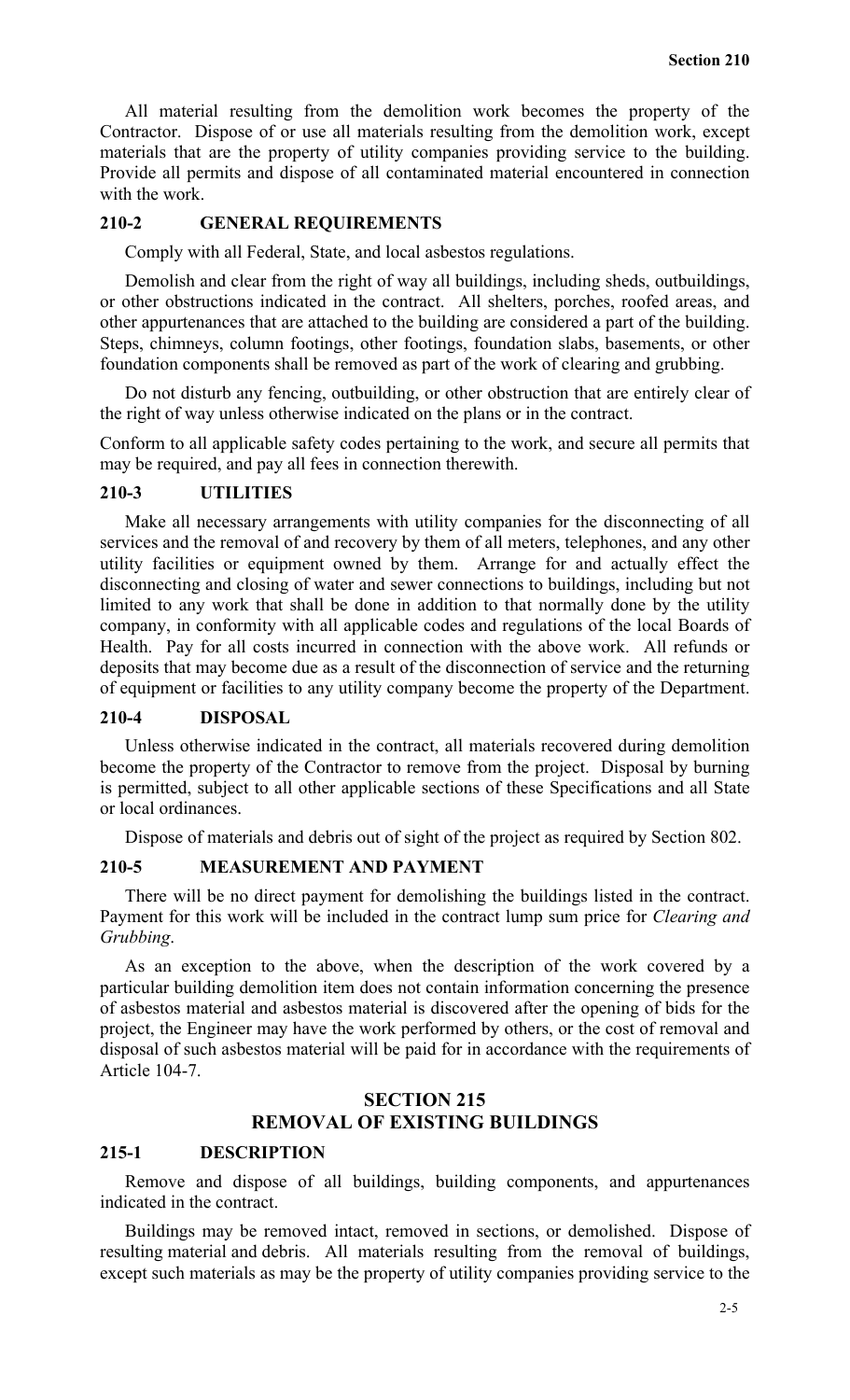building, become the property of the Contractor to dispose of or use, or sell by him as his own property.

Provide all permits and dispose of all contaminated material encountered in connection with the work.

# **215-2 GENERAL REQUIREMENTS**

Comply with all Federal, State, and local asbestos regulations.

Completely clear from the right of way all buildings, including sheds, outbuildings, or other obstructions as indicated in the contract. Remove all shelters, porches, roofed areas, and other appurtenances, that are attached to the building. Steps, chimneys, column footings, other footings, foundation slabs, basements, or other foundation components shall be removed as part of the work of clearing and grubbing.

Do not disturb any fencing, outbuildings, or other obstruction, that is entirely clear of the right of way unless otherwise indicated on the plans or in the contract.

Conform to all applicable safety codes pertaining to the work, and secure all permits that may be required and pay all fees in connection therewith.

# **215-3 UTILITIES**

Make all necessary arrangements with utility companies for the disconnecting of service and the removal of and recovery by them of all meters, telephones, or any other utility facilities or equipment owned by them. Arrange for and actually effect the disconnecting and closing of water and sewer connections to the buildings, including but not limited to any work that shall be done in addition to that normally done by the utility company, in conformity with all applicable codes and regulations of the local Boards of Health. Pay for all costs incurred in connection with the above work. All refunds or deposits that may become due as a result of the disconnection of service and the returning of equipment or facilities to any utility company becomes the property of the Department.

# **215-4 DISPOSAL**

Unless otherwise indicated in the contract, all materials recovered during demolition become the property of the Contractor to remove from the project. Disposal by burning is permitted, subject to all other applicable sections of these Specifications and all State or local ordinances.

Dispose of materials and debris out of sight of the project as required by Section 802.

# **215-5 MEASUREMENT AND PAYMENT**

There will be no direct payment for removing the buildings listed in the contract. Payment for this work will be included in the contract lump sum price for *Clearing and Grubbing*.

As an exception to the above, when the description of the work covered by a particular building removal item does not contain information concerning the presence of asbestos material and asbestos material is discovered after the opening of bids, the Engineer may have the work performed by others, or the cost of removal and disposal of such asbestos material will be paid for in accordance with the requirements of Article 104-7.

# **SECTION 225 ROADWAY EXCAVATION**

# **225-1 DESCRIPTION**

# **(A) General**

Excavate, place, and compact or satisfactorily dispose of all materials encountered within the limits of the work necessary for the construction of the roadway that are not to be removed under another contract item.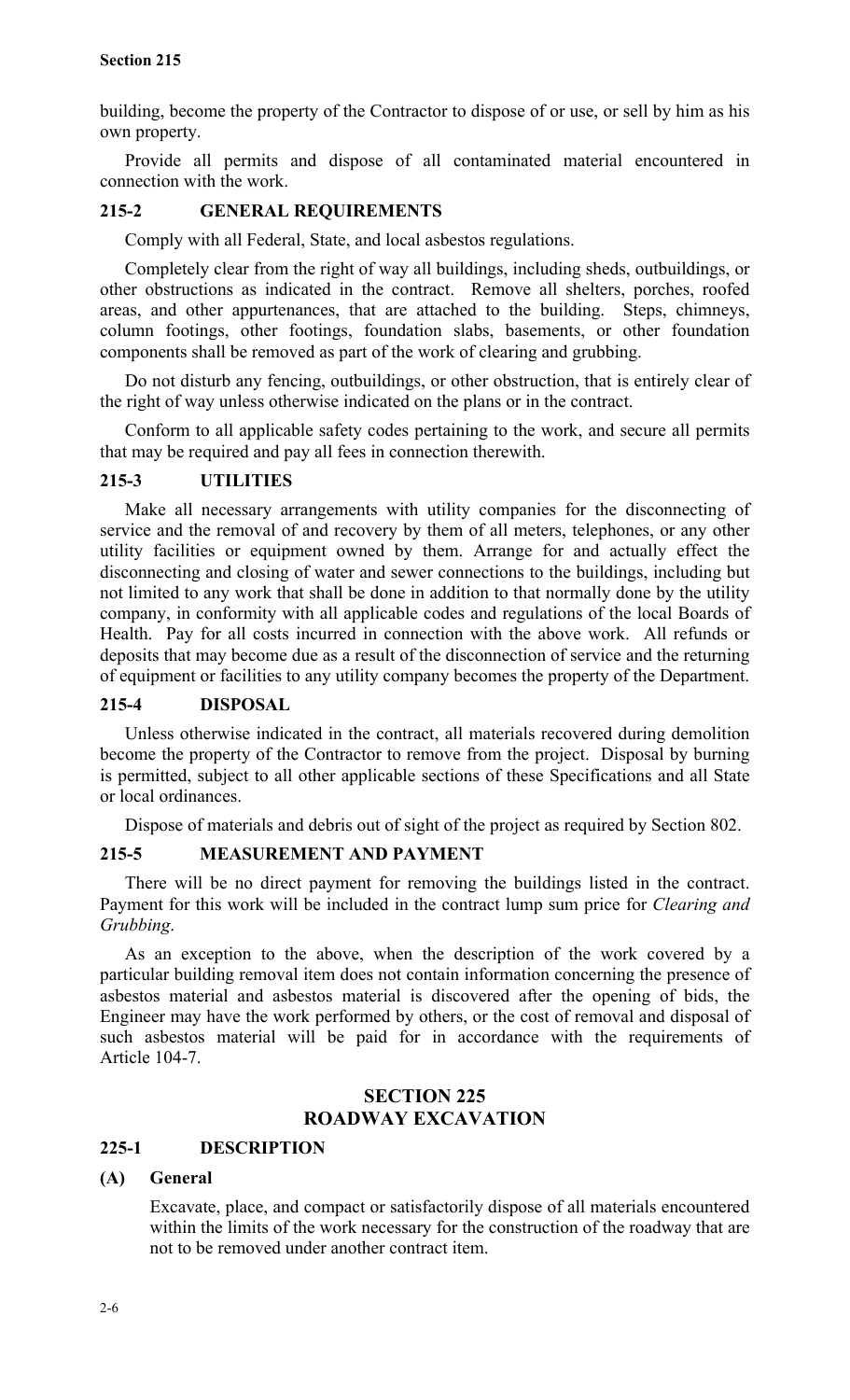Perform all excavation in conformity with the lines, grades, and cross sections shown on the plans or established by the Engineer.

Use care not to cause instability or displacement of the underlying or adjacent materials during construction. The Engineer reserves the right to effect the removal from the grading operation of any equipment that is causing instability or displacement of underlying or adjacent materials to the detriment of the section being constructed.

## **(B) Unclassified Excavation**

All material excavated under this section, regardless of its nature or composition, is considered Unclassified Excavation, except for the following:

- (1) Undercut Excavation, as provided in Subarticle 225-1(C).
- (2) Material directed to be removed beyond the limits of the original slope stakes.

## **(C) Undercut Excavation**

Undercut Excavation consists of the excavation, placement, and compaction and/or satisfactory disposal of materials removed from a location below the finished grade roadway cross section, except for the following:

- (1) Rock in the bottom of roadway cuts that has been excavated 0.3 m or less below the roadbed and ditches.
- (2) In cut areas, excavation removed below the outside slopes of roadway ditches.

# **225-2 EROSION CONTROL REQUIREMENTS**

Install erosion control measures as required by the plans prior to any kind of landdisturbing activity.

- **(A)** Unless otherwise required by the plans, conduct operations in such a manner that cut and fill slopes are completely graded to final slopes in a continuous operation, and permanently seeded and mulched in accordance with the requirements of Article 107 - 13.
- **(B)** Should the Contractor fail to comply with the requirements specified in (A) above within the time frames established by the Sedimentation and Pollution Control Act, the Contractor shall perform temporary seeding and mulching on any exposed areas at his own expense.
- **(C)** When the Contractor fails or neglects to coordinate grading with the permanent seeding and mulching operation, the Engineer may suspend the Contractor's grading operation in accordance with the requirements of Article 108-7 until the work is coordinated in a manner acceptable to the Engineer. Failure to perform the directed work may result in the Engineer having the work performed in accordance with Article 105-16.

# **225-3 UNCLASSIFIED EXCAVATION**

Use all suitable material removed from the excavation as far as practicable in the formation of embankments, subgrades, and shoulders and at such other places as may be indicated on the plans or directed.

The wasting of suitable material removed as part of unclassified excavation prior to the completion of embankments is permitted where the Contractor executes a supplemental agreement documenting that he agrees to the following:

**(A)** Provide and incorporate into the project any material required to complete the project up to the volume wasted. Bear all additional costs for providing and incorporating this material into the work, including engineering costs, and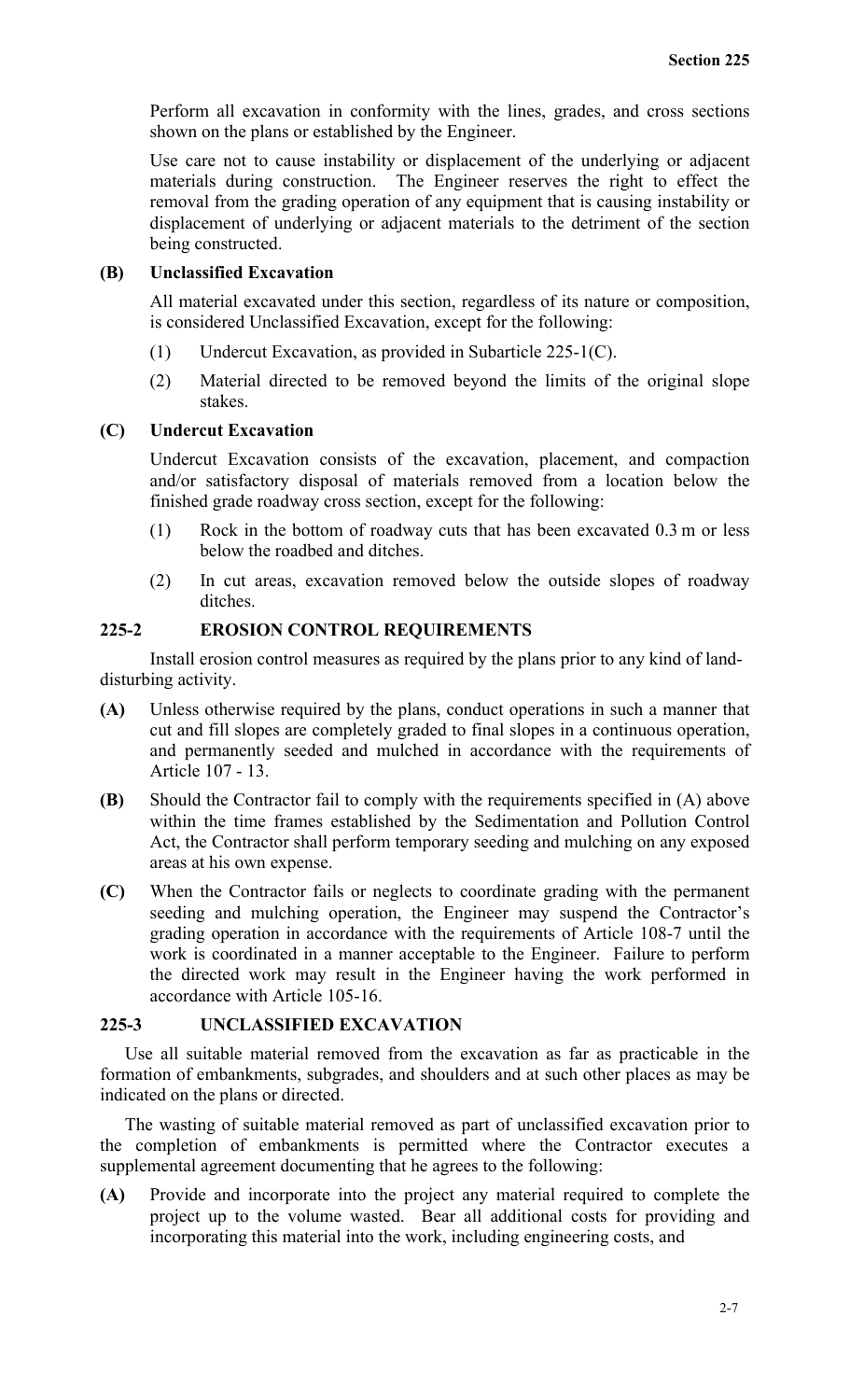- **(B)** Provide suitable replacement material either wasted from the project or approved borrow material, at the Contractor's option, and
- **(C)** Present no claim for any time arising from the wasting of excess unclassified excavation or for having to replace material wasted from the project that the Department may require to complete the work, and
- **(D)** Waive rights to request additional compensation with regard to wasting unclassified excavation under the compensation requirements of Section 104 as a result of wasting suitable unclassified excavation and providing replacement material required to complete the work except when unclassified excavation is a major contract item, as defined in Section 101, and when unclassified excavation underruns by more than 25%.

Where the work required to complete the project is so phased by the plans to preclude utilizing suitable unclassified excavation, the Contractor will be permitted to waste suitable unclassified excavation without having to execute the above required supplemental agreement.

Furnish disposal areas for the unsuitable material except where the Engineer permits or directs the use of such material in the widening or flattening of fill slopes. The Engineer will designate materials that are unsuitable.

Where suitable materials containing excessive moisture are encountered above grade in cuts, construct above grade ditch drains prior to the excavation of the cut material when such measures are necessary to provide proper drainage.

Upon execution of a supplemental agreement containing conditions listed below, the Contractor may waste suitable unclassified excavation and replace it with approved borrow material.

- **(A)** Replace with approved borrow material all suitable unclassified excavation that was wasted.
- **(B)** Bear all additional costs associated with the wasting of the unsuitable unclassified excavation and the replacing of it with borrow material, including any additional engineering costs to the Department.
- **(C)** The execution of a supplemental agreement allowing the Contractor to waste suitable unclassified excavation and replace it with approved borrow material bars the Contractor from any claim for any time extensions related to the wasting and replacement operation described in the agreement.
- **(D)** The Contractor specifically waives his rights to request additional compensation with regard to wasting unclassified excavation under the compensation requirements of Section 104 as result of substituting suitable borrow material and wasting suitable unclassified excavation.

Where the contract includes earth shoulder construction, stockpile suitable surplus material for use in the shoulders. To the extent possible, salvage topsoil from within the limits of the slope stake lines and store in stockpiles. Before the topsoil is removed, clear the areas of all weeds, brush, stumps, stones and other debris. Remove the topsoil from only such areas and to only such depths as required by the contract or as directed. Exercise care to avoid mixing subsoil or other unsuitable material with the topsoil. Stockpile an adequate quantity of material to construct the proposed shoulder before wasting any suitable surplus material. Locate the stockpiles along the project at approved locations. Neatly dress each stockpile, when completed. Perform temporary or permanent seeding on the stockpiles where directed or when necessary to prevent erosion. Remove and dispose of any surplus material remaining in the stockpile after the shoulders are completed as provided below for waste matter.

Dispose of waste material in accordance with Section 802.

Uniformly round the intersection of slopes with natural ground surfaces, including the beginning and ending of cut slopes, as shown on the plans. Concurrent with the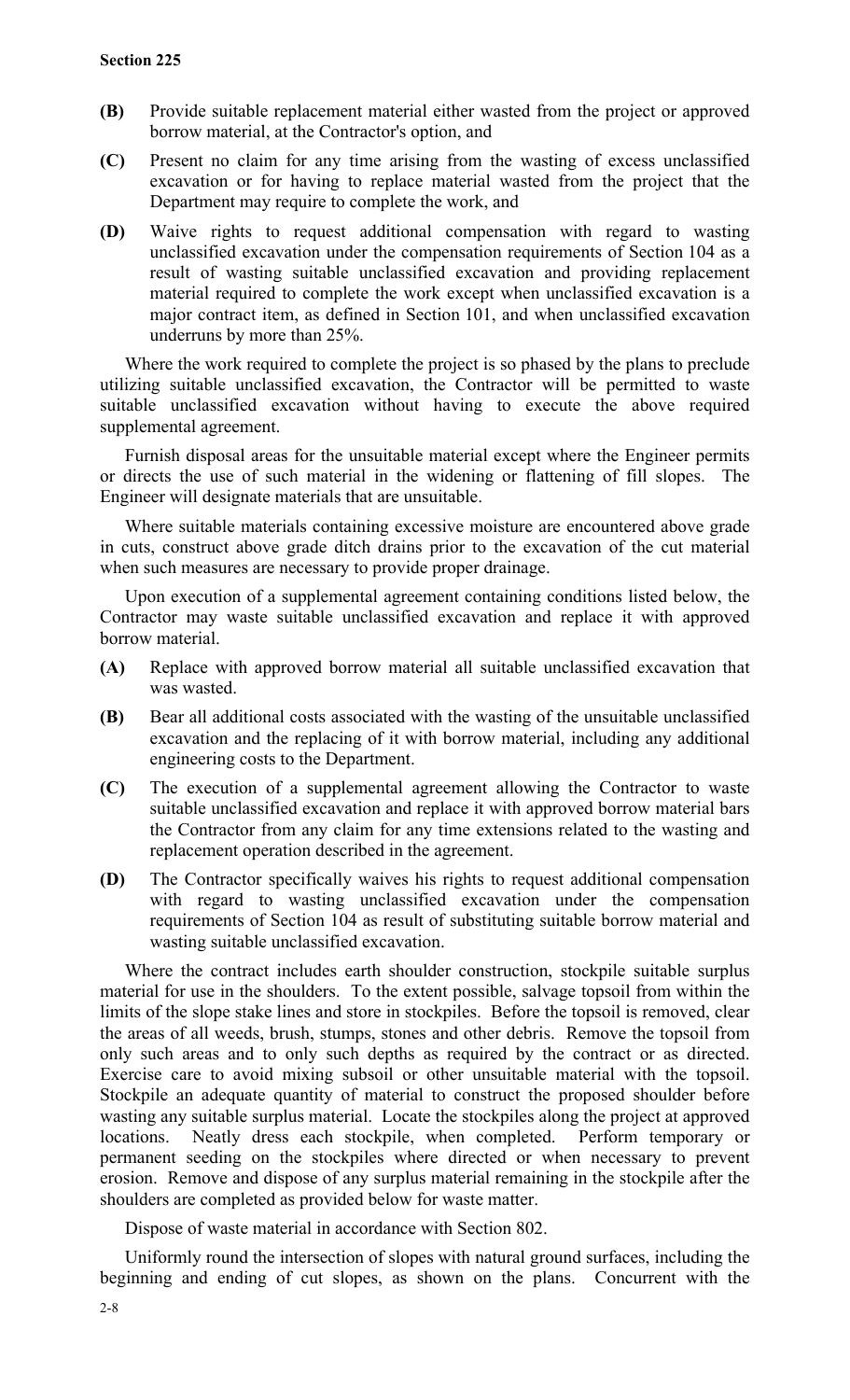excavation of cuts, construct intercepting berm ditches or earth berms along and on top of the cut slopes at locations shown on the plans or as designated. Finish all slopes to reasonably uniform surfaces acceptable for seeding and mulching operations. Leave no rock or boulders in place that protrude more than 0.3 m within the typical section cut slope lines. Clean all rock cuts of loose and overhanging material. Remove all protruding roots and other objectionable vegetation from the slopes.

Where a cut has been finished and the slopes dressed in accordance with the plans and slope stakes, the Contractor will not be required to flatten or widen the slopes of a completed cut unless otherwise directed prior to beginning the work. When rock is unexpectedly encountered, transition any widening or flattening already begun to leave the cut with a pleasing appearance.

If required, investigate the top 300 mm of the subgrade in cut sections to determine the necessity for rock undercut. This investigative work will be paid for in accordance with Article 104-7.

Unless otherwise directed, excavate rock in the bottom of roadway cuts to a depth of 0.3 m below the roadbed and ditches. Lower ditches if necessary so that water will drain from the rock surface to the ditches. Upon completion of the rock excavation below the level of the roadbed and ditches, backfill the areas where such rock has been removed with suitable material, compact, and shape to the required grade and cross section.

Prior to any work beginning on the structure, excavate all rock under and adjacent to structure sites as directed.

Bring all cuts to the grade and cross section shown on the plans, prior to final inspection and acceptance.

Remove and dispose of slides and overbreaks that occur prior to final acceptance of the project. Where slides and overbreaks occur due to negligence or carelessness on the part of the Contractor, the removal and disposal of said slides and overbreaks will be at no cost to the Department.

All excavation done in the shaping of old roadways to produce a pleasing appearance in accordance with the requirements of Section 808 is paid for as Unclassified Excavation.

Conduct earthwork operations in a manner that will not disturb staking, utility poles or guy wires required to remain in their original location.

Cut off and plug all private utility lines, remove existing shoulder drain and subdrain pipe and remove all underground tanks intercepted within the typical section or in conflict with construction.

Where it is necessary to remove existing sidewalks or driveways, furnish a neat edge along the pavement retained by sawing a neat line approximately 50 mm deep with a concrete saw before breaking the adjacent pavement away.

When excavation operations encounter graves, temporarily discontinue operations in the vicinity of the graves and do not resume until directed.

When excavation operations encounter contaminated soils, temporarily discontinue operations in the vicinity of the contamination and do not resume until directed.

When excavation operations encounter artifacts of historical or archeological significance, temporarily discontinue operations in the vicinity of the artifacts and do not resume until directed. Disposition of the artifacts shall be in accordance with the requirements of the Division of Archives and History.

# **225-4 UNDERCUT EXCAVATION**

When the Engineer determines that the natural soil materials in areas where fills are to be placed are undesirable in their location or condition, the Engineer may require the Contractor to remove the undesirable material and backfill with approved, properly compacted material.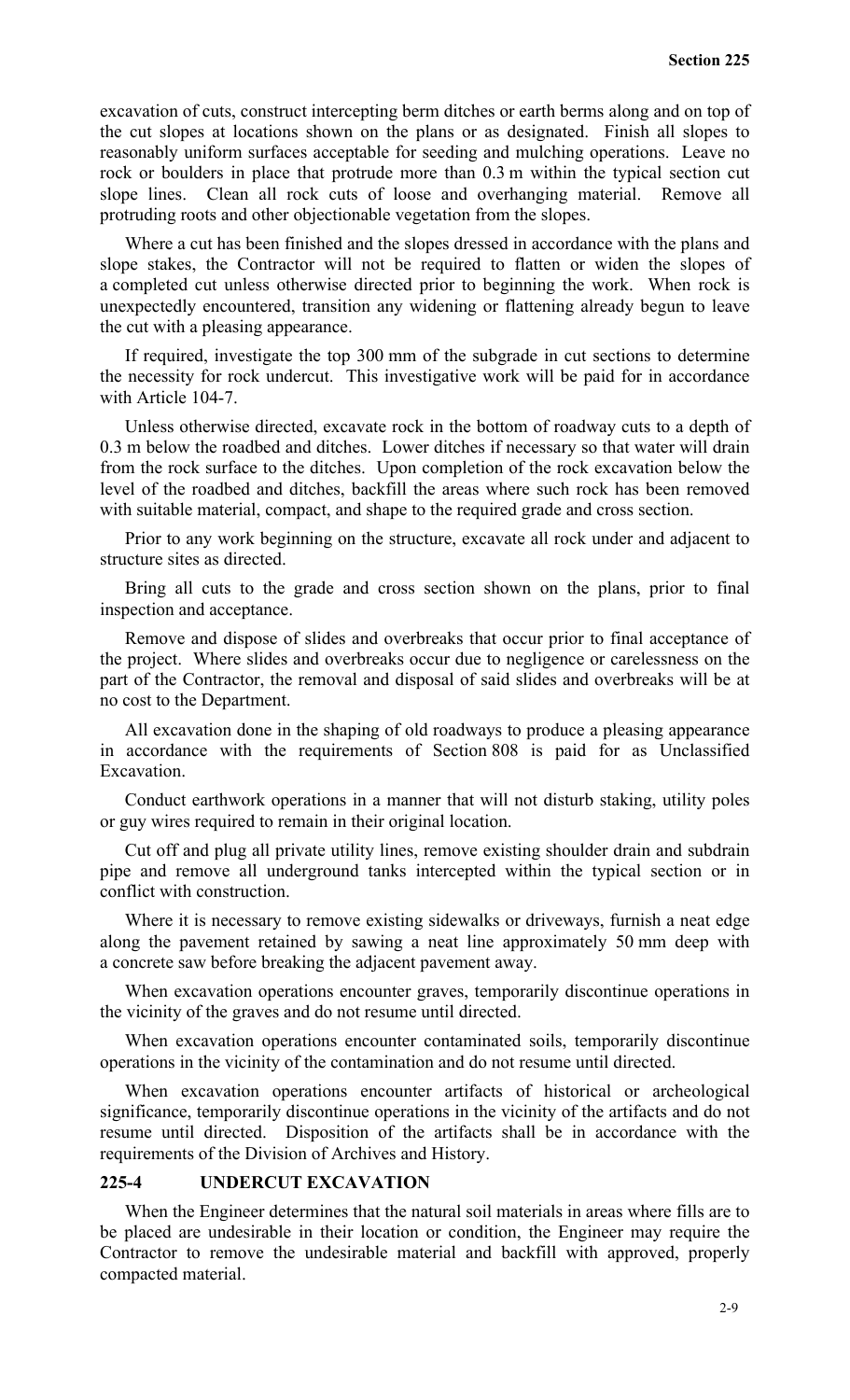When the Engineer determines that the finished graded roadway cross section contains materials that are undesirable in their location or condition, the Engineer may require the Contractor to remove the materials and backfill with approved, properly compacted material to the finished graded section.

Where undercutting is required adjacent to or beneath the location of the proposed drainage structure, perform undercut and backfill a sufficient distance adjacent to the installation to prevent future operations from disturbing the completed drainage structure.

Utilize equipment in undercutting and backfilling operations of such weight, size, and capability to efficiently remove and replace the material within the limits established. Use equipment of a size and weight that will not displace the underlying or adjacent material.

All material removed in the work of undercut excavation will be classified by the Engineer as either suitable for other use without excessive manipulation and utilized elsewhere in the work, or unsuitable for further use and disposed of by the Contractor.

Conduct undercut operations in such a way that the Engineer can take the necessary measurements before any backfill is placed.

Place backfill in undercut areas in a continuous operation concurrent with the undercutting operation. Do not place backfill material in water unless otherwise permitted by the Engineer.

## **225-5 TOLERANCES**

A tolerance of plus or minus 30 mm from the established grade will be permitted in the roadbed after it has been graded to a uniform surface.

#### **225-6 MAINTENANCE**

Maintain all work covered by this section during construction until final acceptance.

Provide the drainage of surface runoff along and throughout the length of the cut, construct temporary ditches, and use any other methods necessary to control excessive soil erosion during construction and until final acceptance of the project.

# **225-7 MEASUREMENT AND PAYMENT**

 *Excavation* will be measured and paid for in cubic meters of materials, measured in their original position and computed by the average end area method, that have been acceptably excavated in accordance with the contract. The Engineer may also elect to use Digital Terrain Modeling (DTMs) for determining the earthwork quantities, or other new technology that has been proven accurate. Original cross sections for the determination of excavation quantities will be taken before any grading begins. Final cross sections will be taken after the excavation has been completed. Final plan cross sections can be used for the final cross sections where, in the opinion of the Engineer, the work has been constructed in reasonably close conformity to the plan typical section.

Original and final cross sections will be taken by either ground or aerial survey methods, as determined by the Engineer.

All materials excavated from a location below the graded roadway cross section are classified as *Undercut Excavation* and will be measured separately except for the following:

- **(A)** Rock in the bottom of roadway cuts excavated 0.3 m or less below the roadbed and ditches.
- **(B)** In cut areas, undercut excavation is limited to excavation removed below the roadbed sub-grade, removed below the inside slopes of roadway ditches, and removed below the bottom of flat bottom roadway ditches.
- **(C)** Rootmat removed as a part of clearing and grubbing.

When the contract does not include item of *Drainage Ditch Excavation,* measurement will be made in accordance with the requirements of Article 240-4 and payment for this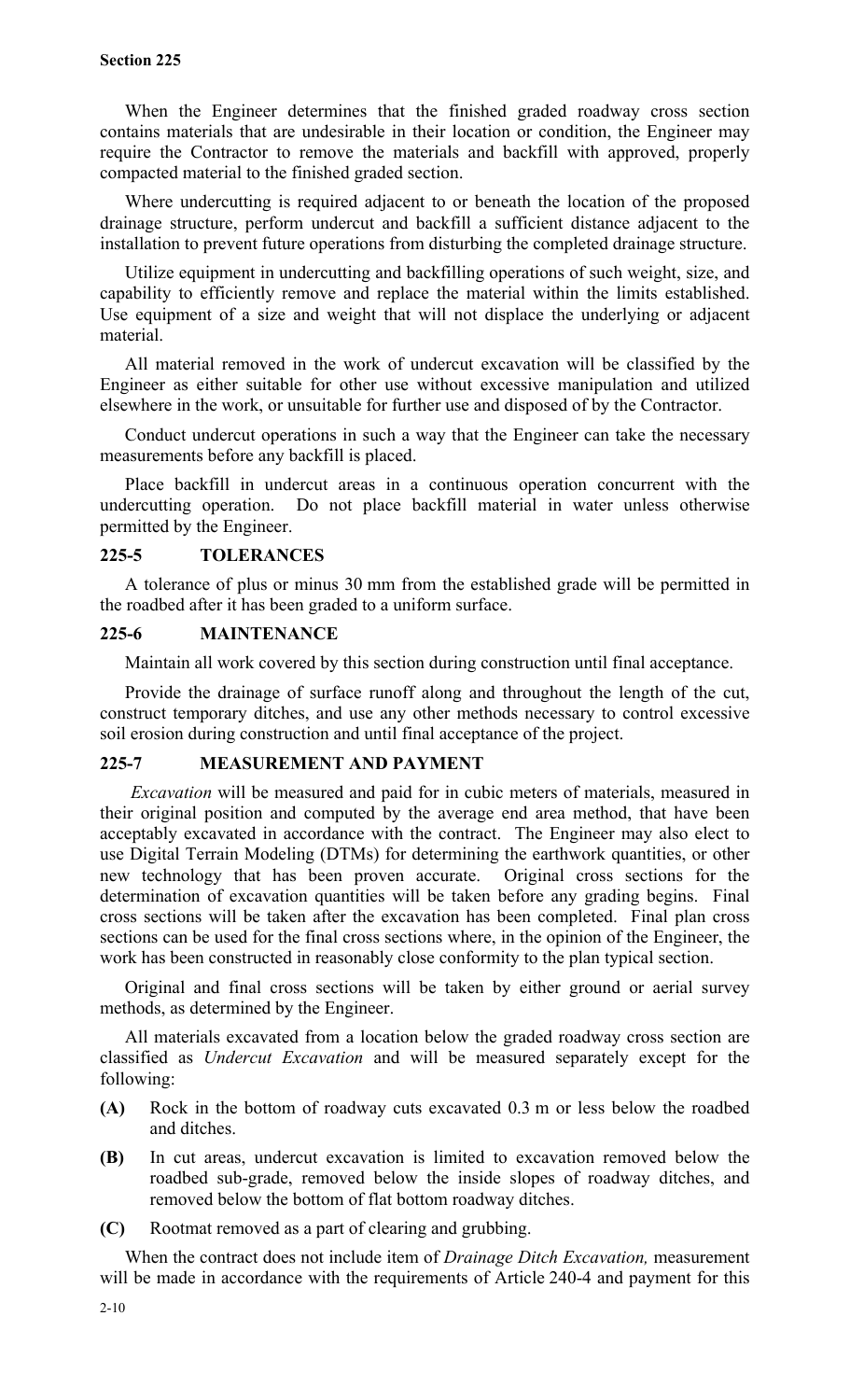class of excavation will be made at the contract unit price per cubic meter for *Unclassified Excavation*.

Measurement of materials excavated from overbreaks or slides will be made except where the overbreaks or slides were due to the negligence or carelessness of the Contractor.

No measurement will be made of any materials excavated outside of authorized excavation limits established by the Engineer, or any materials excavated before slope stakes were set.

Article 104-5 will not be applicable for any underruns in the quantity of Unclassified Excavation resulting from the permitted use of such material as Select Granular material.

*Berm Ditch Construction* will be measured and paid for in accordance with the requirements of Article 240-4.

Materials excavated from stockpiles and used to construct earth shoulders will be paid for as *Shoulder Borrow* in accordance with the requirements of Article 560-4. No payment will be made for the removal and disposal of any surplus material remaining in the stockpile after the shoulders have been completed.

Payment for material that the Engineer directs to be removed beyond the limits of the original slope stakes will be made in accordance with Article 104-3.

Payment includes but is not limited to excavation, blasting, hauling anywhere along the project both within and across balance points shown on the plans, removal of undesirable material, removal of sidewalk, driveways, curb and gutter, endwalls, traffic islands and drainage structures, disposal of materials, formation and compaction of embankments, subgrades and shoulders, the cutting off, plugging, and removal of private utility lines and underground tanks and any backfilling required, removing any existing shoulder drain or subdrain pipe and maintaining the work.

Payment will be made under:

Unclassified Excavation Cubic Meter

Undercut Excavation Cubic Meter

# **SECTION 226 COMPREHENSIVE GRADING**

#### **226-1 DESCRIPTION**

The work covered by this section consists of all elements of work covered by Section 200 Clearing and Grubbing, Section 225 Roadway Excavation, Section 230 Borrow Excavation, Section 235 Embankments, Section 250 Removal of Existing Pavement, Section 500 Fine Grading Subgrade, Shoulders, and Ditches, and Section 560 Shoulder Construction, except that the requirements of the above-referenced sections pertaining to measurement and payment will not apply unless specific reference is made to such Specifications.

## **226-2 CONSTRUCTION METHODS**

Perform the work in accordance with the requirements of Sections 200, 225, 230, 235, 250, 500, and 560.

## **226-3 MEASUREMENT AND PAYMENT**

*Seeding and mulching* all borrow sources will be measured and paid for at the contract unit prices for such items established in the contract.

Payment for material that the Engineer directs the Contractor to obtain from borrow sources to backfill pipe culverts, box culverts, drainage structures, or structure bents will be made in accordance with Article 104-7.

Pay Item Pay Unit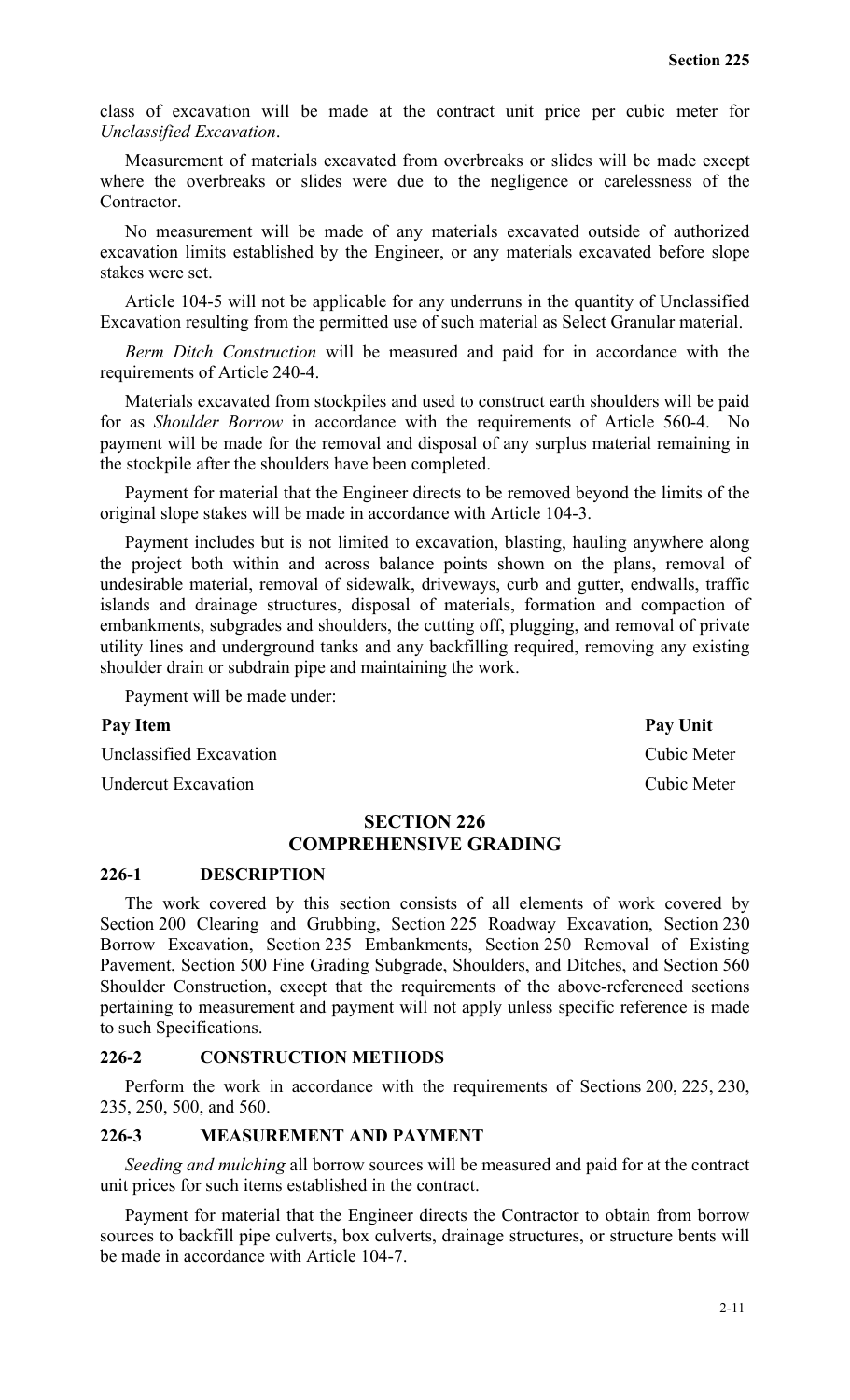Payment for material that the Engineer directs to be removed beyond the limits of the original slope stakes will be made in accordance with Article 104-3.

*Grading* will be paid for at the contract lump sum price. Partial payments will be equal to the percentage of such item that is complete as estimated by the Engineer. No separate payment will be made for clearing and grubbing or draining borrow sources as such work will be considered incidental to the work covered by this section.

Clearing and grubbing work that is directed to be performed on areas outside the limits originally staked or beyond the limits of the right of way or easements shown on the original plans will be measured and paid for at the contract unit price per hectare for *Supplementary Clearing and Grubbing*. All measurements will be made horizontally. Where the contract does not include this item, a unit price per hectare will be established by supplemental agreement.

*Undercut Excavation* will be measured and paid for at the contract unit price per cubic meter. No separate payment will be made for materials used in backfilling the undercut areas as payment at the contract unit price per cubic meter for *Undercut Excavation* will be full compensation for furnishing such material. Where the contract does not include a pay item for *Undercut Excavation*, payment for such excavation will be made in accordance with Article 104-7.

Payment will be made under:

Grading Lump Sum Supplementary Clearing and Grubbing Hectare Hectare Undercut Excavation Cubic Meter

# **SECTION 230 BORROW EXCAVATION**

# **230-1 DESCRIPTION**

Excavate approved material from borrow sources. Haul and utilize such material as required on the plans or as directed Do not use borrow excavation until all available suitable unclassified excavation has been incorporated into the embankments, subgrades, and shoulders except by execution of a supplemental agreement documenting the conditions prescribed below.

- **(A)** All suitable unclassified excavation wasted as a result of the previous utilization of borrow material will be deducted from the total volume of borrow excavation paid under the contract.
- **(B)** Reimburse the Department for all additional costs, including additional engineering cost, associated with the wasting of suitable unclassified excavation.
- **(C)** Any claim for contract time extensions related to the early utilization of borrow is waived should the Contractor use borrow material prior to all suitable unclassified excavation being incorporated into the project pursuant to a supplemental agreement.
- **(D)** Rights to request additional compensation with regard to the early utilization of borrow under the compensation requirements of Section 104 except when unclassified excavation is a major contract item, as defined in Section 101, and that unclassified excavation overruns by more than 25%.

Where the work required to complete the project is so phased by the plans to preclude utilizing suitable unclassified excavation, the Contractor will be permitted to construct the required embankments, subgrades, or shoulders so controlled by the phasing from approved borrow materials without having to execute the above required supplemental agreement.

Pay Item Pay Unit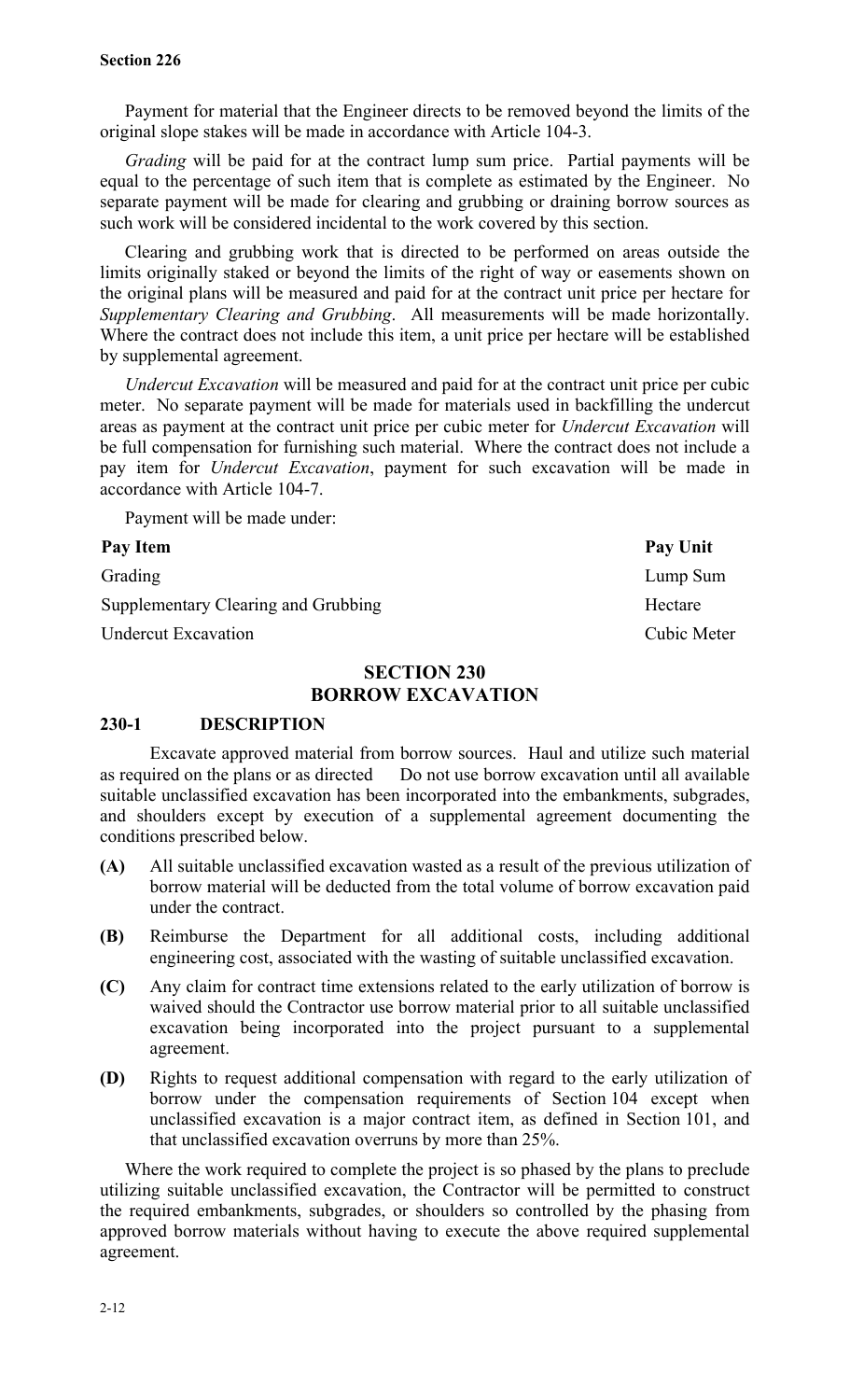# **230-2 COORDINATION WITH SEEDING OPERATIONS**

Coordinate the work in this section with the construction of embankments so that the requirements of Article 225-2 are met.

#### **230-3 MATERIALS**

Refer to Division 10.

## **Item Section**

Borrow Material 1018

# **230-4 CONSTRUCTION METHODS**

## **(A) General**

Thoroughly clear and grub and clean the surface of the borrow area of all unsuitable material before beginning the excavation and, where applicable, before cross-sections are taken. Dispose of material resulting from clearing and grubbing in accordance with Article 200-5. Remove and dispose of overburden in accordance with Section 802.

Do not accumulate exposed, erodible slope area in each borrow operation in excess of 0.4 hectare at any one given time without beginning permanent seeding and mulching of the borrow source or installing other erosion control measures as may be approved.

Remove and stockpile topsoil at locations that will not interfere with the borrow operations and that meet the approval of the Engineer. Install temporary erosion control measures as may be necessary to prevent the erosion of the stockpile material. Once all borrow has been removed from the source or portion thereof, uniformly spread the stockpiled topsoil over the area and permanently seed and mulch the area.

Where payment is made by cross section, notify the Engineer sufficiently in advance of beginning excavation of the borrow material so that the area may be staked and cross sectioned. No payment will be made for any material excavated prior to cross sections being taken. Excavate the material to the lines and slopes as staked in an orderly manner to facilitate measurement at any time.

Where payment is to be made by truck measurement, furnish trucks with bodies suitable for accurate measurement. Load trucks uniformly and in such a manner as to prevent spillage.

When necessary to haul borrow material over existing roads or streets, the requirements of Article 105-15 apply. Use all necessary precautions to prevent damage to the existing structures or pavement. Conduct hauling operations in such a manner as to not interfere with the normal flow of traffic and keep the traffic lanes free from spillage at all times.

Furnish borrow sources except where otherwise indicated in the contract.

### **(B) Contractor Furnished Sources**

Prior to the approval of any borrow source(s) developed for use on any project, obtain certification from the State Historic Preservation Officer of the State Department of Cultural Resources certifying that the removal of the borrow material from the borrow source(s) will have no effect on any known district, site building, structure, or object that is included or eligible for inclusion in the National Register of Historic Places. Furnish a copy of this certification to the Engineer prior to performing any work on the proposed borrow source.

Borrow sources will not be allowed in any area under the Corps of Engineers regulatory jurisdiction until the Contractor has obtained a permit for such borrow sources from the Corps District Engineer having jurisdiction and has furnished a copy of this permit to the Engineer. Requests for additional contract time,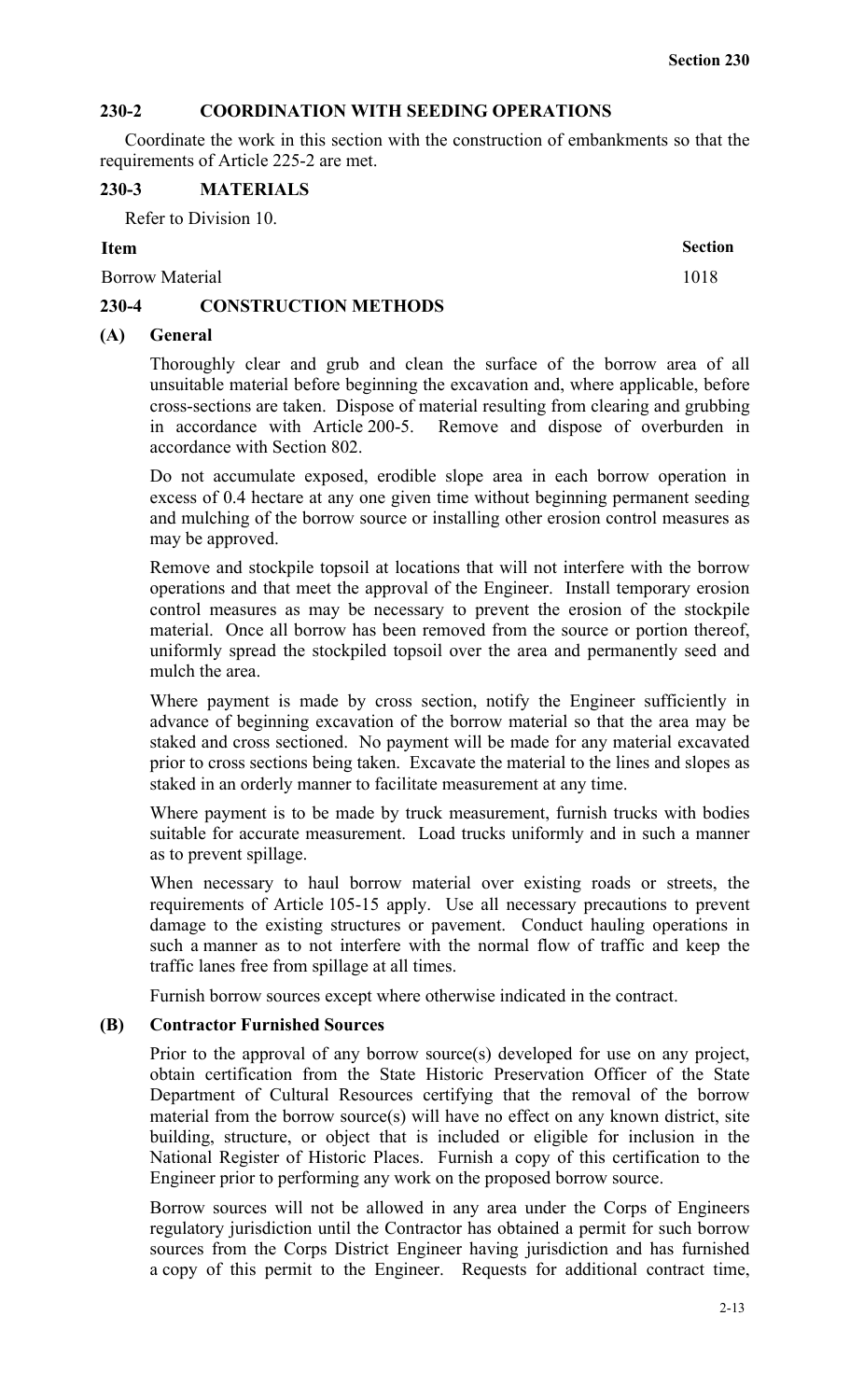additional compensation, or for work stoppage due to permit violations will not be considered.

The approval of borrow sources furnished by the Contractor is subject to the following conditions:

- (1) Provide written proof of the right to take the material and any rights of access that may be necessary, for locating and developing the source, and any clearing and grubbing and drainage ditches necessary. The proof shall include an agreement with the owner that the borrow source be dressed, shaped, seeded, mulched, and drained as required by these Specifications after all borrow has been removed.
- (2) Sampling and testing of contractor furnished borrow material will be in accordance with procedures set forth in *the Procedures for Sampling and Approving Contractor Furnished Borrow Sources* in effect on the date of advertisement for the project. Copies of this document are available from the Materials and Tests Unit. The criteria for acceptance of the proposed contractor furnished borrow material is shown in Section 1018.
- (3) Except where borrow is to be obtained from a commercial source, jointly submit with the property owner a borrow source development, use, and reclamation plan to the Engineer for his approval prior to engaging in any land disturbing activity on the proposed source other than material sampling that may be necessary. The Department's borrow and waste site reclamation procedures for contracted projects is available on the NCDOT website and shall be utilized for all borrow and waste sites on this project. Address the following in the plan:
	- (a) Topography

Detail the existing topography and locations of the proposed access and egress haul roads. Detail the proposed final topography of the waste or disposal area showing any proposed drainage systems. Excavate the source according to the plan and dress and shape it in a continuous manner to contours that are comparable to and blend in with the adjacent topography. Grade the source to drain such that no water will collect or stand. Provide a functioning drainage system for the source. If drainage is not practical, and the source is to serve as a pond, the minimum depth shall be a least 1.2 m as determined from the water table at the time the reclamation plan is executed. The slope of the soil below the water shall be between 5:1 and 2:1. The slope of the sides above the water line shall be 2:1 or flatter.

(b) Erosion Control

Detail the temporary and permanent erosion control measures, along with design calculations, that are intended during use of the site and as part of the reclamation. Unless considered impractical due to special circumstances, provide in the plan for the use of staged permanent seeding and mulching and appropriate fertilizer topdressing on a continual basis during site use and the immediate total reclamation of the site when the site is no longer needed. Define the seed mixture proposed for establishing temporary and/or permanent vegetation. Establish permanent stand of vegetation prior to acceptance of the project.

(c) Buffer Zones

Allocate sufficient area between the nearest property line and the tiein of the slope to natural ground to allow for the operation of excavation, hauling, and seeding equipment and for the installation of any and all erosion control devices required. Leave additional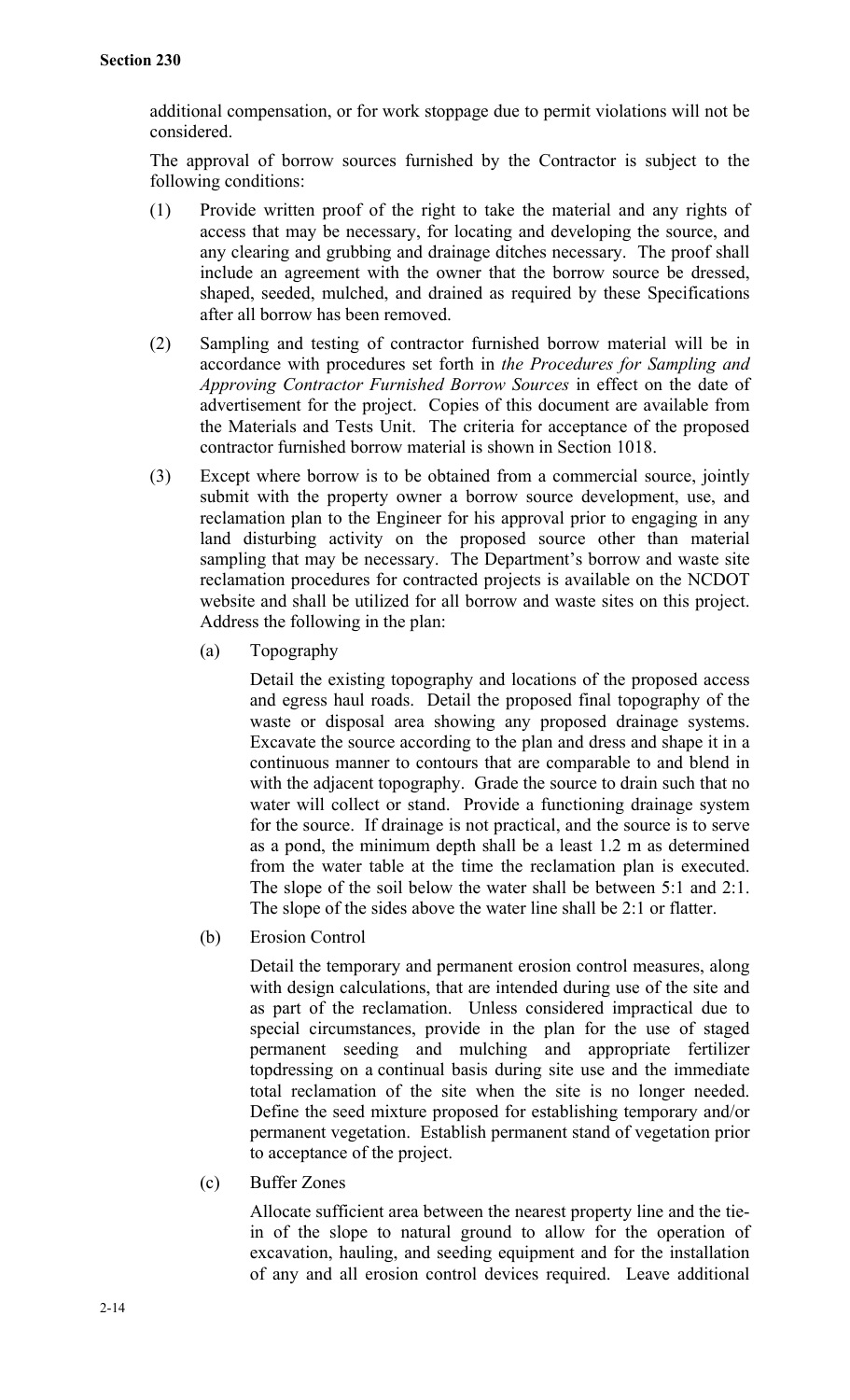undisturbed area between the source and any water course or body to prevent siltation of the water course or body and the movement of the shore line either into the water course or body or into the waste areas. Determine if the adjoining property owners or other government agencies require any additional buffer zones and comply with those requirements. Suggested minimum distances are 3.0 m from property lines and 15.2 m from water bodies or water courses. Where it is necessary to drain the borrow source, perform this work in accordance with Section 240.

(d) Evaluation for Potential Wetlands and Endangered Species

Hire an experienced environmental consultant from the approved list to perform an assessment of the borrow site for potential conflicts with wetlands, Areas of Environmental Concern designated by CAMA, and federally protected species. This evaluation will not be required for permitted commercial sites.

Delineate the boundaries of any wetlands or jurisdictional surface waters (streams) encountered. Follow the standard practice for documenting the wetland delineation including completion of the Army Corps of Engineer's approved *wetland data form*. Document information including data regarding soil, vegetation and hydrology. Maintain a minimum 7.6 m buffer adjacent to all sides of the wetland boundary and a minimum 15.2 m buffer adjacent to any stream. Depict the limits of the delineated wetland and surrounding buffer on the Reclamation Plan. Do not remove borrow material in any area under the Corps of Engineers' or any other environmental agencies' regulatory jurisdiction unless and until the NCDOT permit has been modified to allow such disposal activity in the jurisdictional area.

Perform a site assessment for federally listed threatened or endangered species to include habitats that may support these species. Provide a detailed technical report on the assessment findings. If federally listed threatened or endangered species or habitat that may support such species exist on the proposed borrow site, notify the Engineer prior to continued pursuit of such site.

(e) Approval

Obtain written approval from the Engineer prior to excavating any material within the proposed borrow source area.

Submit a revised or additional reclamation plan if the non-permitted waste or disposal area is expanded by more than 0.4 hectare or is significantly changed from the previously approved submittal.

If the Contractor proposes a borrow source, the environmental assessment shall include wetland and stream delineation extending 122 m beyond the proposed borrow source limits.

(i) If wetlands or streams are present within 122 m of the borrow source:

> Submit a hydrologic analysis (Skaggs Method) or equivalent to determine if lateral effects will permanently impact or cause degradation to wetlands or streams. The analysis shall be performed by an environmental or hydraulics engineer with expertise in this discipline and shall consist of, but not be limited to: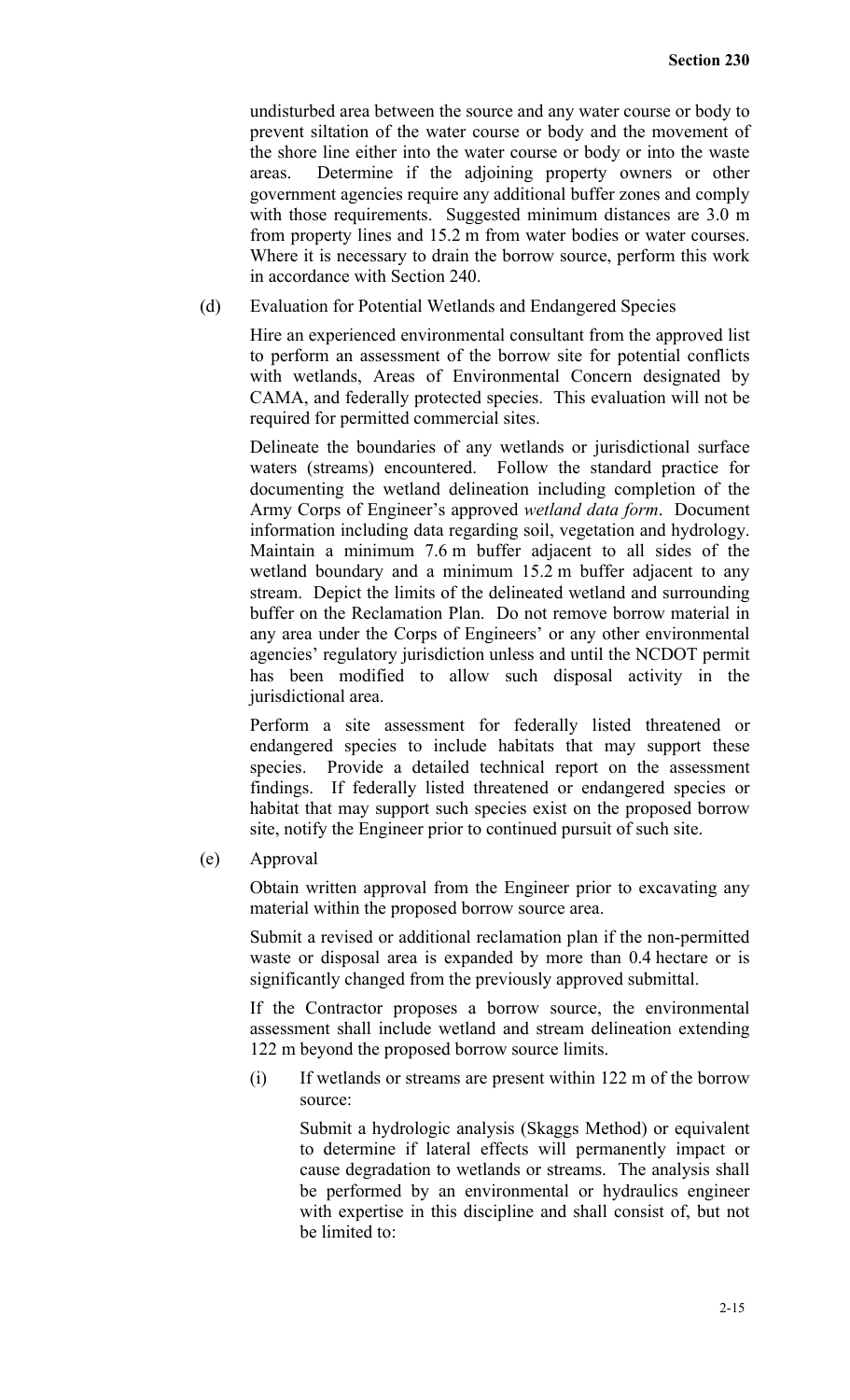Hydric soil type

Average profile depth to restrictive soil layer

Effective hydraulic conductivity or permeability

Average drainable porosity or available water capacity

Required buffer width, including safety factor

- (ii) If wetlands or streams are present within 122 m and the contractor does not propose to excavate below the seasonal high water table or the water level in the adjacent stream, no documentation will be required.
- (iii) If wetlands or streams are not present within 122 m, no additional documentation will be required

During Department review of the proposed borrow area, the hydrologic analysis will be submitted to the U. S. Army Corps of Engineers for evaluation.

Obtain copy of Skaggs Method for Determining Lateral Effects of a Borrow Pit on Adjacent Wetlands from the Department's website.

# **(C) Maintenance**

During construction and until final acceptance, use any methods approved by the Engineer that are necessary to maintain the work covered by this section so that the work will not contribute to excessive soil erosion.

# **230-5 MEASUREMENT AND PAYMENT**

*Borrow Excavation* will be measured and paid for in cubic meters. Borrow excavation will be measured in place in its original position except that truck measurement will be made where called for in the contract.

If the quantity of borrow excavation used is excessive as evidenced by the presence of surplus suitable material from the roadway excavation, the measured quantity of borrow excavation will be reduced by the quantity of such surplus suitable material.

**In Place Measurement:** *Borrow Excavation* to be paid for will be the actual number of cubic meters of approved material, measured in its original position by cross sectioning and computed by the average end area method, that has been excavated from the borrow source and incorporated into the completed and accepted work. No measurement will be made of any overburden or unsuitable material removed from the source, or of any material excavated prior to cross sections being taken.

**Truck Measurement:** *Borrow Excavation* to be paid for will be the actual number of cubic meters of approved material, measured in trucks, that has been excavated from the borrow source and incorporated into the completed and accepted work. Each truck will be measured and shall have a legible identification mark indicating its capacity. Load each truck to at least its measured capacity at the time it arrives at the point of delivery. The recorded capacity will be adjusted by making a 25 percent deduction to allow for shrinkage, and the adjusted capacity will be the quantity to be paid for.

Topsoil that is stockpiled and placed back on the source as a part of the reclamation effort will be measured in the stockpile by cross sectioning and computed by the average end area method and paid for per cubic meter for *Borrow Excavation*. No in place measurement will be made of the topsoil.

*Seeding And Mulching* and establishment of temporary erosion control for all borrow sources will be made at the contract unit prices for the items established in the contract as payment for seeding and mulching.

Payment includes but is not limited to: furnishing the source of the borrow; providing and implementing a development, use, and reclamation plan, evaluation of potential wetlands and endangered species, building, maintaining, and obliterating haul roads,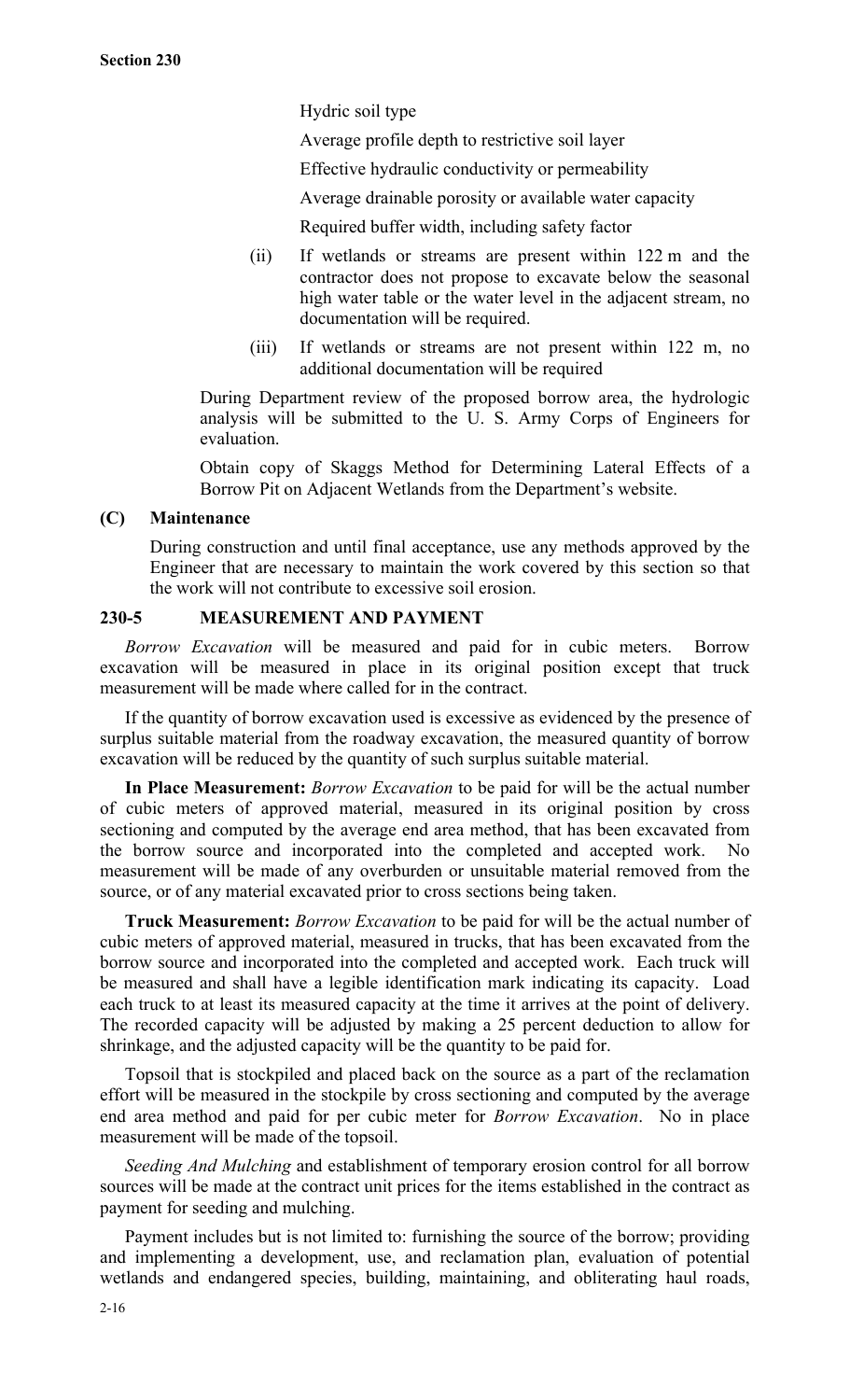clearing and grubbing or draining the borrow source; removing, stockpiling, and replacing topsoil, removing and disposing of overburden and other unsuitable material, excavation, hauling, formation of roadway embankments, subgrades, and shoulders, restoration of the source and haul roads to an acceptable condition, obtaining permits and/or certifications, and maintaining the work.

Payment will be made under:

#### Pay Item **Pay Unit**

Borrow Excavation Cubic Meter

## **SECTION 235 EMBANKMENTS**

#### **235-1 DESCRIPTION**

Place suitable material excavated under Sections 225, 226, 230, and 240 in embankments, backfills, and earth berms, to conform with the lines, grades, and typical cross sections shown on the plans. Fill and compact holes, pits, and other depressions when unsuitable material has been removed. Work includes preparation, formation, compaction, and maintenance of the embankment area as well as the formation of benches in the existing ground with rises less than 1500 mm.

#### **235-2 COORDINATION WITH SEEDING OPERATIONS**

Coordinate work with excavation operations to meet the requirements of Article 107- 13 and Article 225-2.

### **235-3 MATERIALS**

Use soil consisting of loose, friable, sandy material free of subsoil admixtures, refuse, stumps, rocks, roots, root mats, or other unsatisfactory material.

Wet, dry, or frozen material may be suitable when dried, wetted, or thawed, respectively. Waste suitable material only with written authorization.

Use Select Material in accordance with Section 1016 when required by the contract.

### **235-4 CONSTRUCTION METHODS**

#### **(A) Preparation for Embankment**

- (1) Finish clearing and grubbing within an area before starting embankment in accordance with Section 200.
- (2) Remove and waste organic or other unsuitable material unless otherwise directed.
- (3) Plow mowed sod and leave in place where the height of embankment to be constructed is greater than 1.8 m measured under the roadbed.
- (4) Plow or scarify and break up cleavage planes of all underlying road surfaces.
- (5) Remove or break up existing pavement in accordance with Section 250.
- (6) Bench existing slopes steeper than 4:1 measured at right angles to the roadway.
	- (a) Provide rises of not less than 300 mm nor greater than 1500 mm as embankment is brought up in layers.
	- (b) Provide sufficient width for the operation of placing and compaction equipment.
	- (c) Begin bench cut at the intersection of the original ground and the vertical side of the previous cut.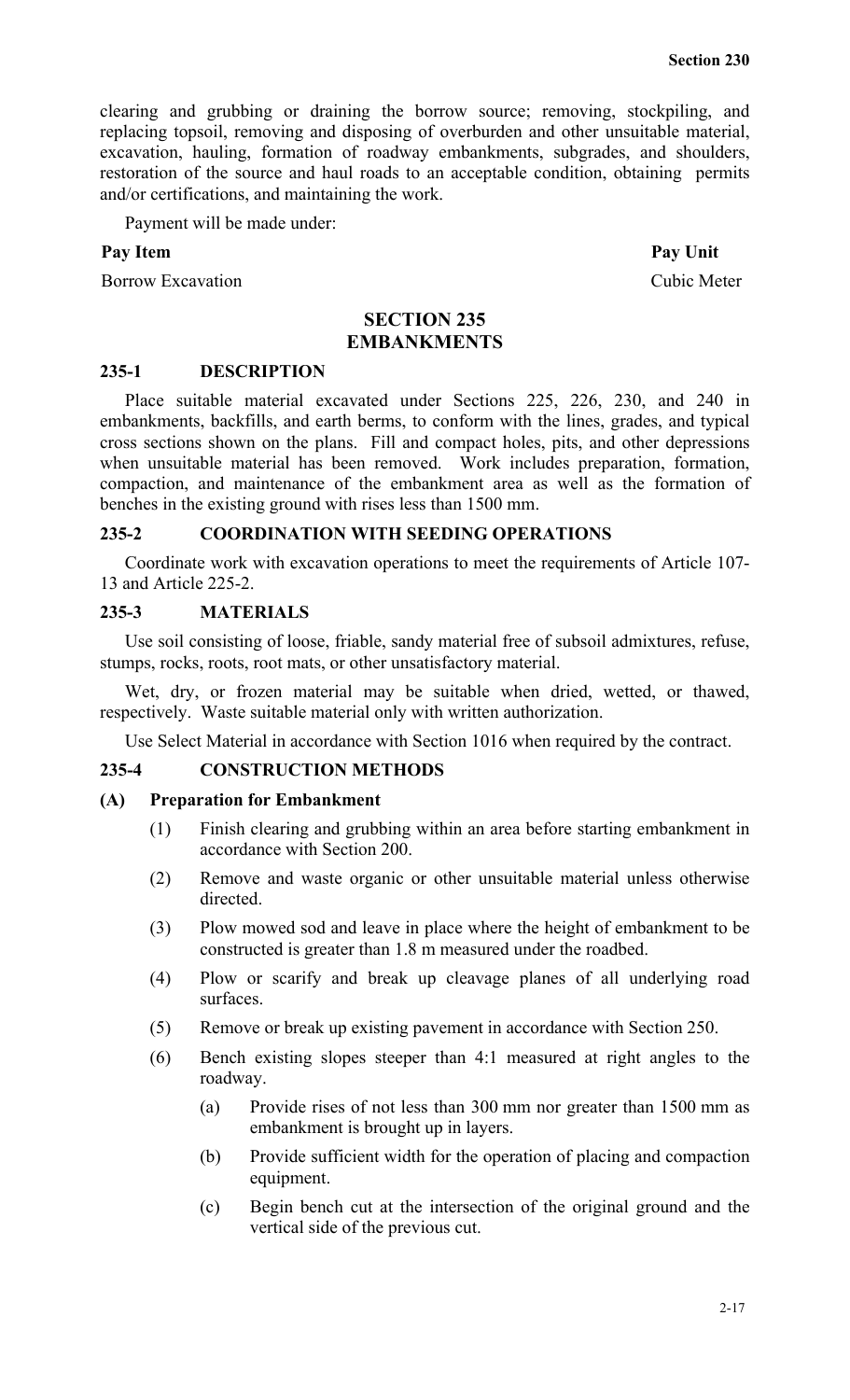(d) Construct benches greater than 1500 mm in height only when shown on the plans. Such benches will be paid for in accordance with the contract.

# **(B) Embankment Formation**

- (1) Uniformly spread material in successive, approximately horizontal layers of not more than 250 mm in depth, loose measurement, for the full width of the cross section.
- (2) Compact each layer in accordance with Subarticle 235-4(C).
- (3) Shape embankment surface to properly drain at all times.
- (4) Route construction equipment uniformly over the full width of the embankment and prevent deep rutting.
- (5) May construct the first layer of embankments across saturated or unstable material, that does not support the weight of hauling equipment, by successively dumping a uniformly distributed layer of a thickness not greater than necessary to support hauling equipment while placing subsequent layers.
- (6) When placing material in swamp or in water, keep unsuitable surge material in a fluid state or remove to prevent trapping in or under embankment.
- (7) When shown on the plans or allowed by the contract, form a satisfactory base by end or side dumping in valleys, ravines, and at the foot of slopes on side hills.
- (8) Where embankments are being constructed principally of rock or broken pavement, place in uniform layers with a maximum depth of 900 mm.

Place rock or broken pavement so larger pieces are evenly distributed and are no larger than 900 mm in any dimension.

Fill all voids.

Place rock or broken pavement lifts a minimum of 0.6 m below finished subgrade or finished grade whichever is lower.

- (9) Do not place rock or broken pavement greater than 50 mm in diameter within 300 mm of the subgrade or finished grade whichever is lower.
- (10) Do not place rock or broken pavement in areas where foundations are to be placed.
- (11) Place Select Material where indicated in the contract.
- (12) Construct stabilized embankment when required by the contract.
- (13) Install pipe culverts as specified in Section 300.
- (14) Construct subsurface drains adjacent to structures as required by Article 414-8 for box culverts and Article 410-9 for other structures, except for that portion of the drain located below the elevation of the original ground.
- (15) Do not disturb existing utilities within the project construction limits until released by the Engineer.

# **(C) Embankment Compaction**

- (1) Compact each layer for its full width to a density equal to at least 95 percent of that obtained by compacting a sample of the material in accordance AASHTO T99 as modified by the Department. Copies of these modified procedures are available upon request from the Department's Materials and Tests Unit.
- (2) Uniformly bond all layers to preceding layers.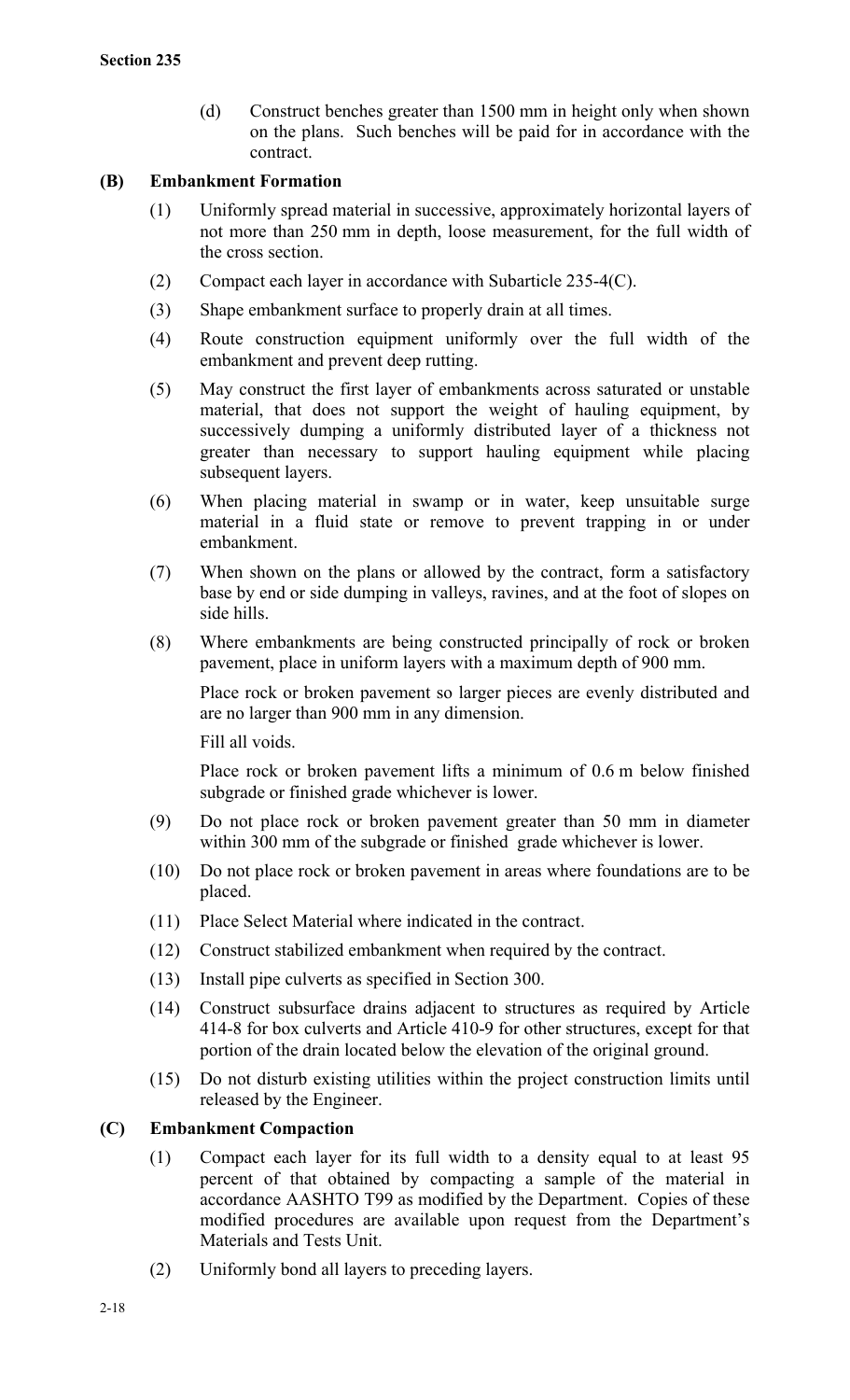- (3) Compact all surfaces on embankment slopes, principally constructed of soil, that are flatter than 1 1/2:1 using tracked equipment or other approved methods.
- (4) Increase or decrease moisture content of the material before compacting to produce the maximum density that will provide a stable grade.
- (5) Exempt portions of rock embankments, that cannot be tested by approved methods, from density requirements.

#### **(D) Maintenance**

- (1) Maintain all embankments made under the contract until final acceptance.
- (2) Construct and maintain adequate drainage of surface runoff to prevent soil erosion.
- (3) Replace damaged or displaced embankment caused by Contractor carelessness or negligence at no cost to the Department.
- (4) Replace damaged or displaced embankment as a result of natural causes. Payment for this repair work will be at the contract unit price for the excavated material required to make the necessary repairs.
- (5) Bring all embankments to the grade and cross section shown on the plans prior to final inspection and acceptance.

## **235-5 TOLERANCES**

Finish subgrade surface within plus or minus 30 mm from the established grade after it has been graded to a uniform surface.

# **235-6 MEASUREMENT AND PAYMENT**

Payment will not be made for embankment construction. Payment at the contract unit prices for the various items covered by Section 225, 226, 230, and 240 will be full compensation for all work covered by this section.

# **SECTION 240 DITCH EXCAVATION**

#### **240-1 DESCRIPTION**

## **(A) General**

Excavate and satisfactorily dispose of all materials excavated in the construction of ditches except silt ditches.

## **(B) Drainage Ditches**

*Drainage ditches* are defined as inlet and outlet ditches for pipe culverts and structures, changes in channels of streams, ditches draining borrow and material sources, and parallel or lateral ditches when such ditches are separated from the roadway slope by an area of natural ground or berm.

Unless otherwise classified on the plans, parallel or lateral ditches constructed as an integral part of the graded roadbed, having a continuous slope from the outer limit of the shoulder to the bottom of the ditch, will be considered to be within the roadway grading limits and will be part of the work covered by Section 225.

#### **(C) Berm Ditches**

*Berm ditches* are defined as ditches constructed by either excavation or the construction of earth berms along the top of the cut slopes. The location of berm ditches will be as shown on the plans or as directed.

#### **240-2 GENERAL**

Excavate to the lines, grades, typical sections, and details shown on the plans or established. Coordinate all work covered by this section with the grading, construction of drainage structures, excavation of borrow and material sources, and other work along the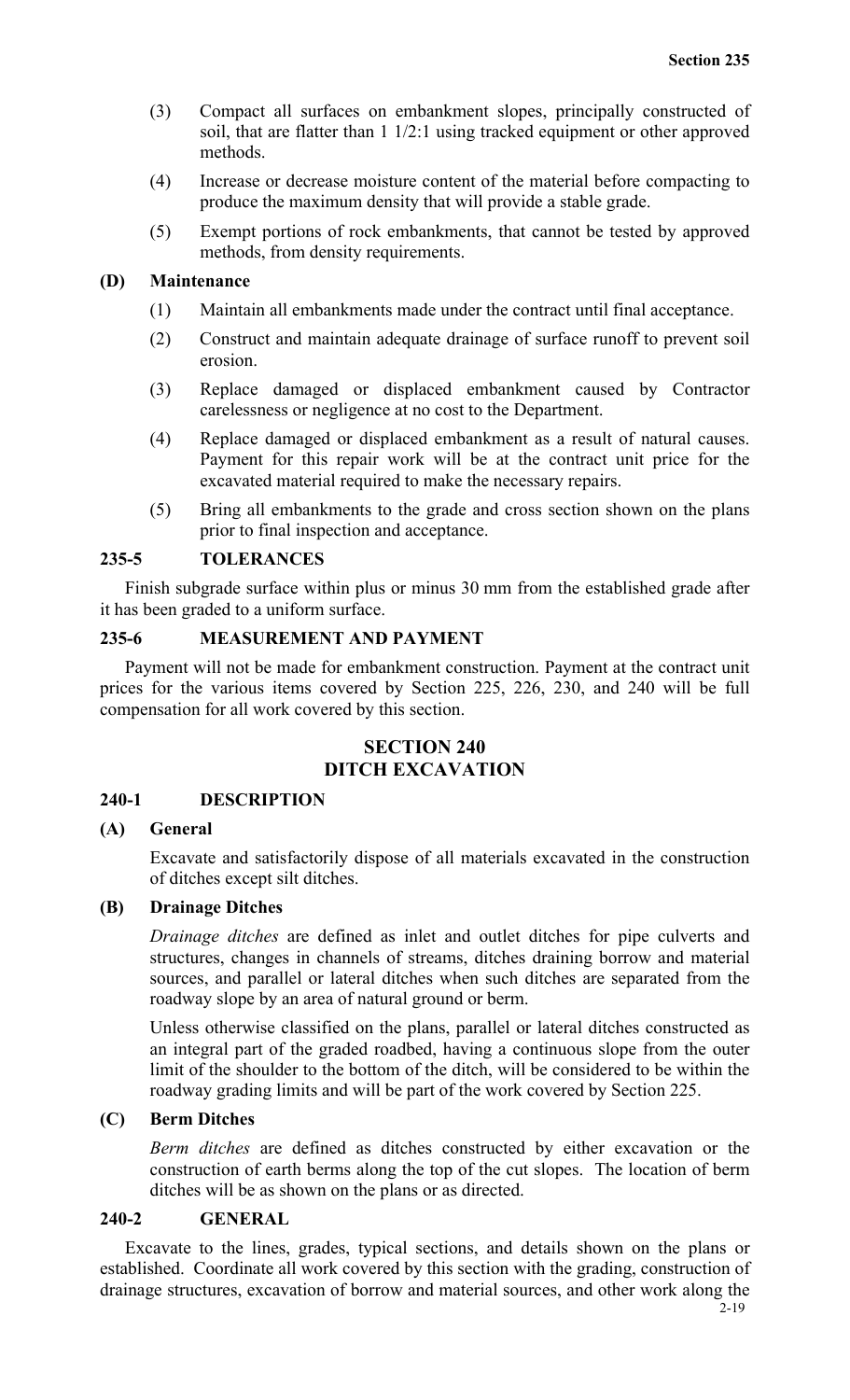project, and maintain in a satisfactory condition so that adequate drainage is provided at all times. Maintain the ditches until the final acceptance of the project. Trim flush with the sides of the ditch any roots that protrude into the ditch. Complete inlet and outlet ditches for pipelines before the pipe is installed unless otherwise permitted.

# **240-3 DISPOSAL OF MATERIALS**

Utilize all excavated materials in the construction of roadway embankments except where otherwise directed. Deposit materials that are excess to the needs of the project alongside the ditch, and spread to form a low, flat, inconspicuous spoil bank of sufficient regular contour to permit seeding and mowing, provided no drainage into the ditch is blocked.

# **240-4 MEASUREMENT AND PAYMENT**

*Drainage Ditch Excavation* will be measured and paid for in cubic meters, measured in the original position by the average end area method of all materials excavated within the limits established by the plans or directed. Work includes but is not limited to excavation, shaping of the ditches, disposal of all materials, construction of earth berms, and the maintenance of the work in an acceptable condition until final acceptance.

No measurement and payment will be made where excavation has been performed beyond the above limits; made solely for the convenience of the Contractor; for temporary drainage of the project; or for any excavation to provide drainage of borrow or material sources furnished by the Contractor.

Where the contract does not include a pay item for *drainage ditch excavation*, all work of drainage ditch excavation will be treated as unclassified excavation and will be paid in accordance with Section 225.

*Berm Ditch Construction* will be measured and paid for in linear meters, measured along the flow line of the ditch within the pay limits shown on the plans, completed and accepted. Work includes but is not limited to excavation, shaping of the ditches, disposal of all materials, construction of earth berms, and the maintenance of the work in an acceptable condition until final acceptance.

Payment will be made under:

Drainage Ditch Excavation Cubic Meter

Berm Ditch Construction Linear Meter

# **SECTION 250 REMOVAL OF EXISTING PAVEMENT**

# **250-1 DESCRIPTION**

Break up, remove and satisfactorily dispose of the portland cement concrete or asphalt components of an existing roadway pavement structure, including paved shoulders, within the limits shown on the plans or as directed. This work includes the removal of any temporary roadway pavement structure placed during construction to serve as a detour.

# **250-2 PAVEMENT REMOVAL AND DISPOSAL**

Break up and remove the pavement for its entire depth. Where concrete or asphalt pavement is to be removed, provide a neat edge along the pavement being retained by sawing the pavement approximately 50 mm deep before breaking the adjacent pavement away. Properly dispose of all materials resulting from the pavement removal as provided herein.

When existing pavement is located where embankment is to be constructed, and the depth of the embankment is greater than 0.3 m exclusive of base and pavement, do not remove existing pavement, but break up the existing pavement into pieces with the

Pay Item **Pay Unit**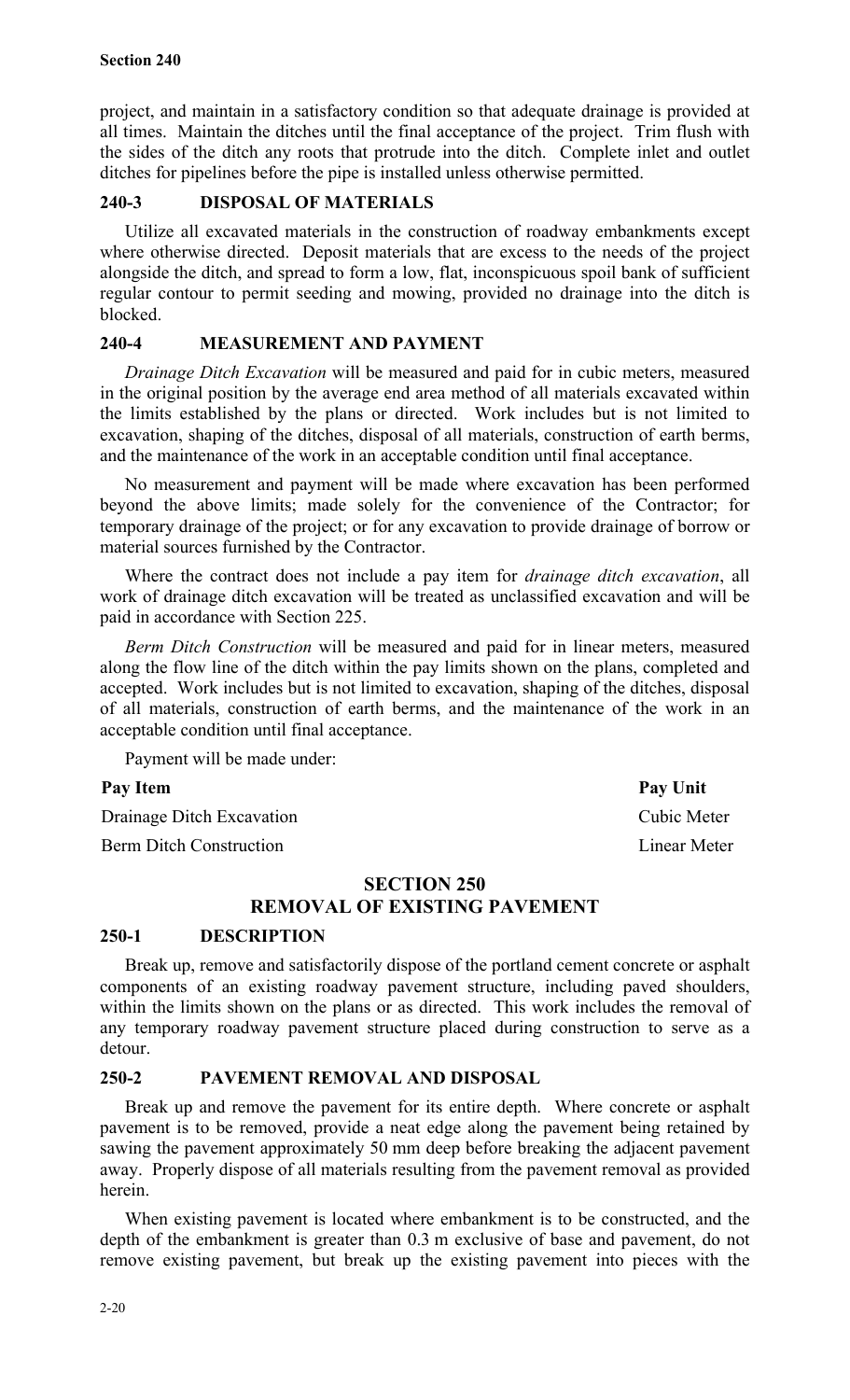longest dimension no larger than  $0.9$  m. Fill all voids. All voids must be filled when building an embankment out of rock or broken pavement.

Use all materials in the construction of embankments, unless otherwise directed. Stockpile materials, that the Department desires to use, as indicated on the plans at approved locations.

Where the Contractor requests permission to use salvageable material in other parts of the work and such material has been intended for use in the construction of embankments, the Engineer may permit such use provided the Contractor furnishes at no cost to the Department an adequate quantity of material for embankment construction to replace the material used in all other parts of the work.

Dispose of all materials that cannot be used in the work in accordance with Section 802.

# **250-3 MEASUREMENT AND PAYMENT**

*Removal of Existing Asphalt Pavement* will be measured and paid for in square meters of existing asphalt pavement actually removed and disposed of properly. Removal of existing asphalt pavement will be measured by actual surface measurement of the asphalt pavement prior to its removal.

*Removal of Existing Concrete Pavement* will be measured and paid for in square meters of existing concrete pavement actually removed and disposed of properly. Removal of existing concrete pavement will be measured by actual surface measurement of the concrete pavement prior to its removal.

*Breaking of Existing Concrete Pavement* will be measured and paid for in square meters of existing concrete pavement actually broken up and left in place. The quantity will be determined by actual surface measurement of the pavement prior to breaking it up.

*Breaking of Existing Asphalt Pavement* will be measured and paid for in square meters of existing asphalt pavement actually broken up and left in place. The quantity will be determined by actual surface measurement of the pavement prior to breaking it up.

Where the pavement removed or broken up is a combination of layers of both asphalt and concrete pavement, payment will be made at the contract unit price per square meter for *Removal of Existing Concrete Pavement* or at the contract unit price for *Breaking of Existing Concrete Pavement*.

Where the pavement removed is a combination of layers of both asphalt and concrete pavement and an item is not established for concrete pavement removal, the cost of removing the combination of layers of asphalt and concrete will be made in accordance with Article 104-7.

Payment includes but is not limited to breaking up, removing and disposing of existing concrete or asphalt pavement, including paved shoulders and removing any temporary roadway pavement structure placed during construction to serve as a detour.

This work does not include removing and disposing of sidewalks, driveways, curb and gutter, traffic islands, and parking areas, or any other incidental paved structures that are not part of a roadway pavement structure.

Payment will be made under:

| Pay Item                               | Pay Unit            |
|----------------------------------------|---------------------|
| Removal of Existing Asphalt Pavement   | <b>Square Meter</b> |
| Removal of Existing Concrete Pavement  | <b>Square Meter</b> |
| Breaking of Existing Concrete Pavement | <b>Square Meter</b> |
| Breaking of Existing Asphalt Pavement  | <b>Square Meter</b> |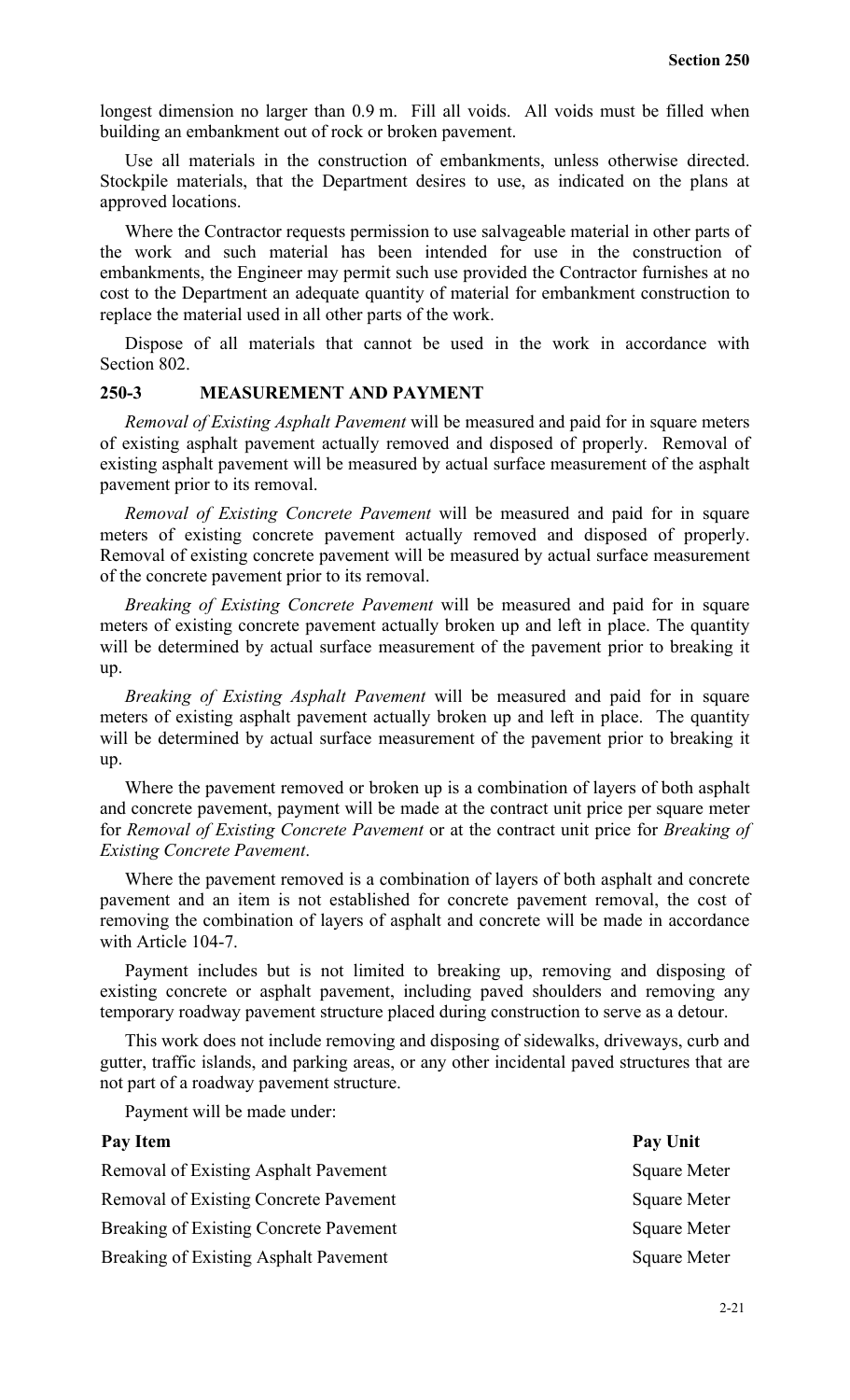# **SECTION 260 PROOF ROLLING**

## **260-1 DESCRIPTION**

Furnish and operate at the direction of the Engineer, heavy pneumatic tired compaction equipment for compacting the roadbed and testing the roadbed for stability and uniformity of compaction.

# **260-2 EQUIPMENT**

Provide equipment with the following features:

- **(A)** Four rubber tired wheels mounted on a rigid steel frame.
- **(B)** Wheels evenly spaced in one line across the width of the roller and arranged so that all wheels will carry approximately equal loads when operated over an uneven surface.
- **(C)** Maximum center to center spacing between adjacent wheels is 812.8 mm.
- **(D)** Load capacity from 43.6 to 45.5 metric tons unless otherwise permitted in writing.
- **(E)** The loaded roller shall be covered or constructed so that it will not trap water that will add weight to the ballast.
- **(F)** Other equipment of equal or better effectiveness may be substituted with written permission.
- **(G)** Tire pressures shall be between 468.8 and 496.4 kPa unless otherwise permitted in writing. Inflate tires with air only; use no liquid.

Provide ballasts consisting of bulk sand, bulk stone, bags of sand, stone, or other materials of known unit weight such that the total weight of the ballast used can be readily determined at all times. Provide a sufficient amount of ballast to load the equipment to a maximum gross weight of 45.5 metric tons.

Use rubber tired or other types of tractive equipment for operation of this equipment on the roadbed. The entire assembly including motivating equipment shall be capable of executing a 180 degree turn on a 8.2 m wide area.

## **260-3 CONSTRUCTION METHODS**

After the roadbed has been completed within 0.15 m of final grade, compact and test the roadbed with one coverage, unless otherwise directed, with a heavy pneumatic tired roller meeting the requirements of Article 260-2. Coverage is considered that stage in the rolling procedure when the entire width of the area being proof rolled has been in contact with the pneumatic tires of the roller. Operate the roller in a systematic manner so that the number of coverages over all areas to be proof rolled can be readily determined and recorded.

Operate the equipment at a speed between 68.6 and 91.4 m per minute.

Perform proof rolling only in the presence of the Engineer.

Proof roll areas again following the completion of the necessary corrections. Perform proof rolling at no cost to the Department if the corrections are necessary due to the negligence of the Contractor or weather.

Protect all structural facilities on the project, such as but not limited to bridges, box culverts, pipe culverts, and utilities, from damage by the proof rolling equipment. Protection may include unloading and reloading of the roller, detouring, protective earth pads, or other suitable measure to avoid damage.

# **260-4 MEASUREMENT AND PAYMENT**

*Proof Rolling* will be measured and paid for as the actual number of hours, measured to the nearest 0.1 hour, during which the heavy pneumatic tired roller has been engaged in proof rolling in the presence of the Engineer, exclusive of hours of proof rolling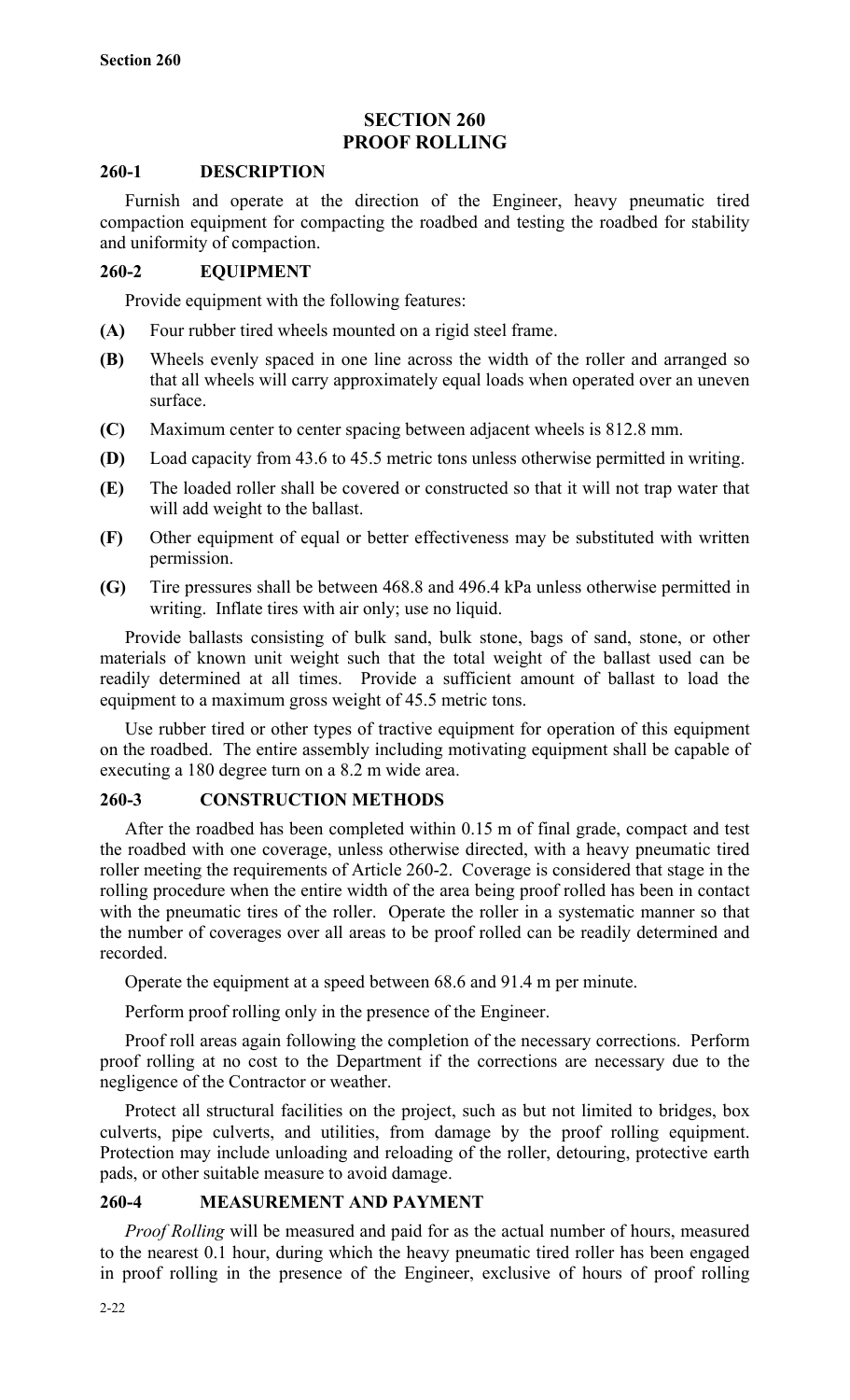performed following corrective action made necessary by the negligence of the Contractor or by weather.

Corrective work necessary, as determined by proof rolling, and not due to negligence of the Contractor or to weather, will be paid for at the applicable contract unit prices or as extra work, whichever may be applicable.

Payment includes furnishing all labor, equipment, fuel, and ballast for loading, loading and unloading ballast as directed, and increasing and decreasing tire pressure as directed.

Payment will be made under:

#### Pay Item **Pay Unit**

Proof Rolling Hour

## **SECTION 265**

# **SELECT GRANULAR MATERIAL**

## **265-1 DESCRIPTION**

Furnish and place select granular material over the previously placed fabric for soil stabilization and/or backfill in water as shown in the plans and as directed.

### **265-2 MATERIALS**

Refer to Division 10.

| <b>Item</b>               | <b>Section</b> |
|---------------------------|----------------|
| Class II Select Material  | $1016 - 3$     |
| Class III Select Material | $1016 - 3$     |

# **265-3 CONSTRUCTION METHODS**

Select granular material used over the soil stabilization fabric and/or backfill in water shall be either Class II or Class III Select Material.

Place Select Granular Material 0.9 m above the fabric and/or backfill in water.

# **265-4 MEASUREMENT AND PAYMENT**

*Select Granular Material* will be measured and paid in cubic meters of select granular material that has been incorporated into the completed and accepted work.

Work includes but is not limited to furnishing, hauling, placing and all incidentals necessary to satisfactorily complete the work. When the Engineer permits select granular material being obtained from either unclassified excavation or from an approved borrow source, payment will be provided for select material under this pay item and not under the pay items contained in Articles 225, 226 or 230.

Payment will be made under:

# Pay Item Pay Unit

Select Granular Material Cubic Meter

## **SECTION 270**

# **FABRIC FOR SOIL STABILIZATION**

# **270-1 DESCRIPTION**

Furnish and install synthetic fabric for soil stabilization in accordance with the contract or as directed.